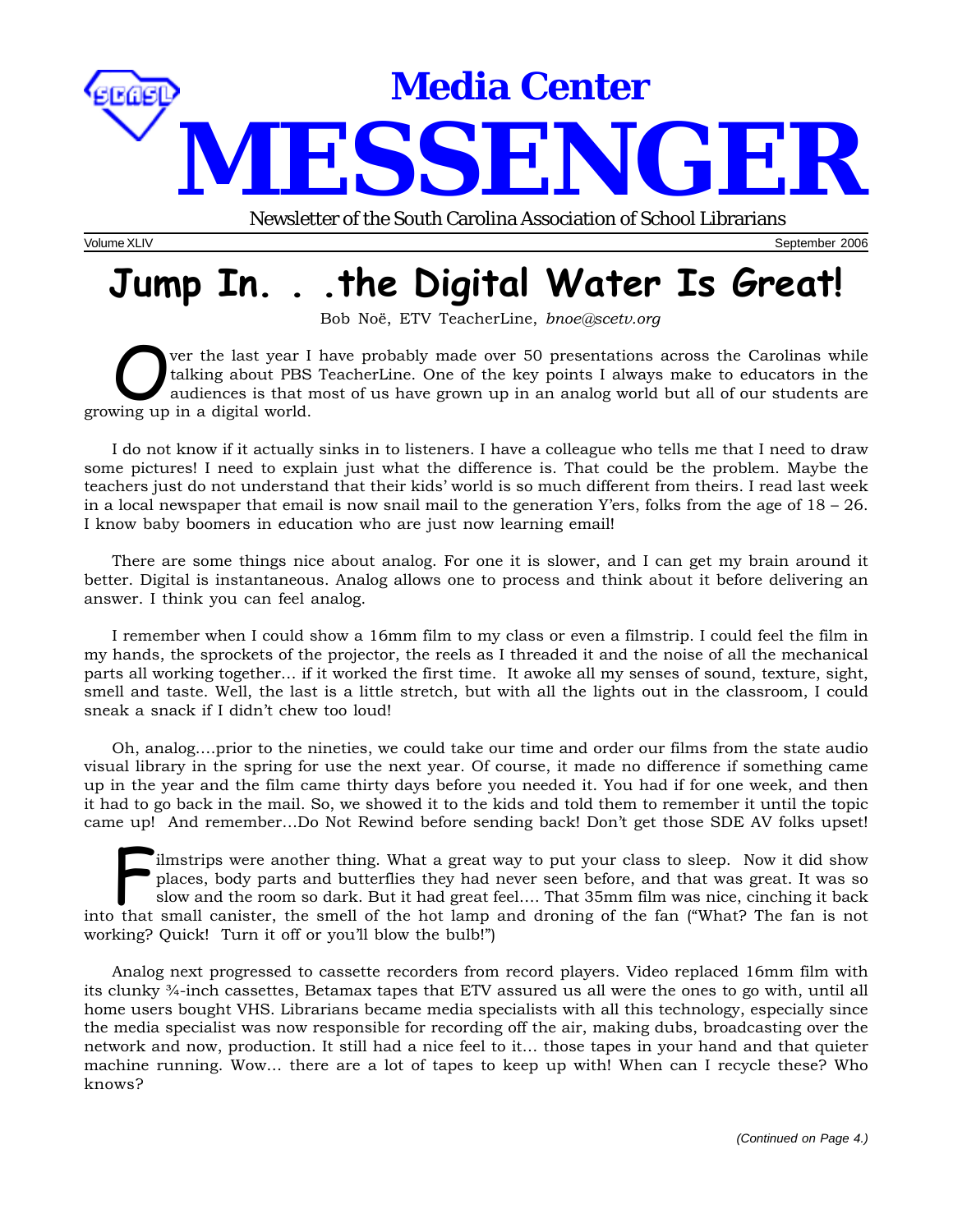



### **Literacy, Leadership and Advocacy –** *Cornerstones of Quality Library Media Service*

It is that time of year when we all check and recheck our calendars hardly able to accept the fact that the summer has slipped away and a new school year is here, ,clamoring for attention and action. There is something magical about a new school year. Excited students, young professionals embarking on their careers, veterans equipped with new ideas and goals, anxious parents and determined administrators, all readying themselves for a year of discovery and work. As school library media specialists we have many opportunities to shape the experiences of students, teachers, staff, administrators and the community. By beginning the 2006-2007 school year with a focus on service and collaboration, we are assured of success. The entire leadership of the South Carolina Association of School Librarians is here, as your partners, to provide the support you need to meet the endless demands of being a library professional.

The association has continued to work on your behalf throughout the summer. The Summer Leadership Institute on legislative advocacy was a tremendous success. The work of SCASL was showcased at the AASL Affiliate Assembly at ALA, your Vice-President is working diligently on the plans for the annual conference, and committees have begun their work as well. Our association is just that; it is us, joining together to promote the ideas we believe in as professionals. There is a place for each of you in SCASL. Work with and through your regional network representative and board members to keep SCASL a viable and growing organization.

I am anxiously looking forward to this year as SCASL embarks on a course of expanded service and programming. The Executive Board had a very productive planning retreat in July, focusing on the association's mission and the needs of its members. During the retreat, I outlined for the board my overall goal for the year and the activities needed to reach that goal. I urge each of you to share your thoughts with me on these proposals and ways you see them being realized. They center on the major themes of my program for year— literacy, leadership and advocacy.

### **Overall Goal:**

Programming that sustains the mission of SCASL and leads to organizational growth and advocacy.

### **Specific Activities:**

- 1. Improved business and management practices
- 2. Greater visibility and outreach to members
- 3. Development and promotion of a leadership program for members
- 4. Sponsorship of activities focused on reading and literacy
- 5. Planning to support development of an organizational strategic plan

While many ideas have been discussed for programming to facilitate these activities, I want to mention several that I think will have a tremendous impact on our work. The first is a targeted legislative campaign. Each of us must capitalize on developing legislative prowess to draw attention to the needs of school libraries in this state. One of the planned activities supporting this is re-instatement of the statewide Read-In. Mark March 28 on your calendar and stay tuned for further details from the legislative committee. The second is seizing opportunities to take SCASL on the road through a series of town hall meetings and special programs.

As I look at the many accomplishments of SCASL over the years, it is very rewarding to know that the commitment and service of our members have positioned us positively for fulfilling our mission and moving confidently into the future. I believe that SCASL has the potential to be a great professional organization, with an expanded service level and program delivery. It is important that each of you join with the Executive Board to fuel this continued growth.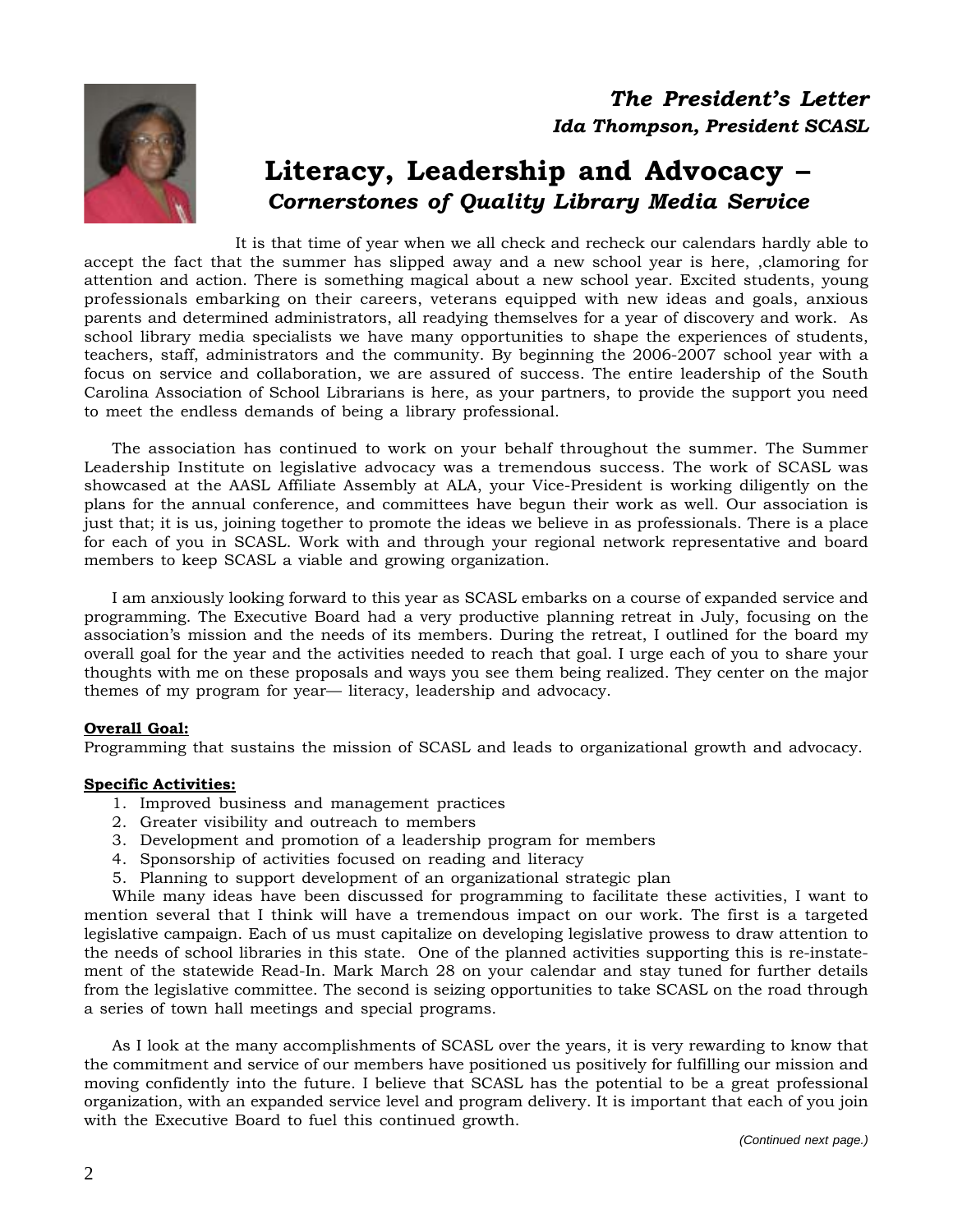We have many new opportunities to strengthen our collaborations with other organizations and literacy partners. We are looking forward to working with Dr. Samantha Hastings, the new director at the School of Library and Information Science, and Dr. Patti Butcher, the new State Library Director. These partnerships will figure prominently in the activities I have outlined for SCASL this year.

During the ALA conference in New Orleans this past June, it was difficult to see firsthand the destruction from Hurricane Katrina and the impact that it continues to have on the school and public libraries in the area. I want to personally thank each of you who responded so generously to Jim Johnson's call to raise funds for libraries in the New Orleans area. This effort and those of corporate sponsors, the American Library Association, and ordinary citizens are a testament to the concern and professional commitment of SCASL's members and like-minded individuals across the country.

This is an especially exciting and challenging time for our profession. Now, more than ever before, the expertise and service of trained school library media specialists are needed to help shape the direction of teaching, learning and professional development in our schools. We can each influence these by preparing ourselves, networking and growing professionally.

I look forward to hearing from you and seeing you as we plan programs around the state this year. My very best to you for a rewarding and productive school year.

*July 31, 2006*

### **MISSION STATEMENT**

The South Carolina Association of School Librarians advocates professional excellence, facilitates collaboration, and develops leadership to ensure that school library media programs are integral to teaching and learning in every South Carolina school.

### **Keep in Touch**

### **SCASL:**

Email: ksutusky@sc.rr.com Write: Kathy Sutusky, Executive Secretary, SCASL, P.O. Box 2442, Columbia, SC 29202 Phone: 803-782-3956 Web Page: SCASL.net

### **SCASL listserv:**

To subscribe: Address: listserv@listserv.sc.edu Subject: Leave blank Message: Subscribe SCASL-LS yourfirstname yourlastname To send a message: Address: SCASL-LS@listserv.sc.edu Type: your subject

Type your message and send.

### **The** *Media Center Messenger***:**

Send all suggestions, corrections, articles, and ideas to *jmoggles@hughes.net*

### *Other important addresses:*

**SC Dept. of Education:** www.state.sc.us/sde/ **SCLA:** www.scla.org **SC State Library:** www.state.sc.us/scsl **ALA:** www.ala.org **AASL:** www.ala.org/aasl

### **Contents**

| School Library Media Services  5            |  |
|---------------------------------------------|--|
|                                             |  |
|                                             |  |
| "What First-Year Reality Is Like!"  8       |  |
|                                             |  |
|                                             |  |
| School Library Media Advocacy  13           |  |
| SCASL Legislative Initiative:               |  |
|                                             |  |
| 2006-2007 SCASL Awards 14                   |  |
| Public Awareness Honor Rolls 16             |  |
| The Floor Is Now Open for Nominations!!  17 |  |
|                                             |  |
| Your Mission Statement -                    |  |
| Once Created, Live It! 19                   |  |
|                                             |  |
| From the Mountains to the Shore:            |  |
| S.C. Fieldtrip Destinations  21             |  |
| Training Your Right Hand  22                |  |
|                                             |  |
| Come Gee, Come Haw!                         |  |
| The Iditarod Comes to Charleston  23        |  |
| It's All About MEdia Exploration  24        |  |
|                                             |  |
|                                             |  |
|                                             |  |
|                                             |  |
| Capitalize on Learning @ Your Library  29   |  |
| SCASL Executive Board 2006-2007  30         |  |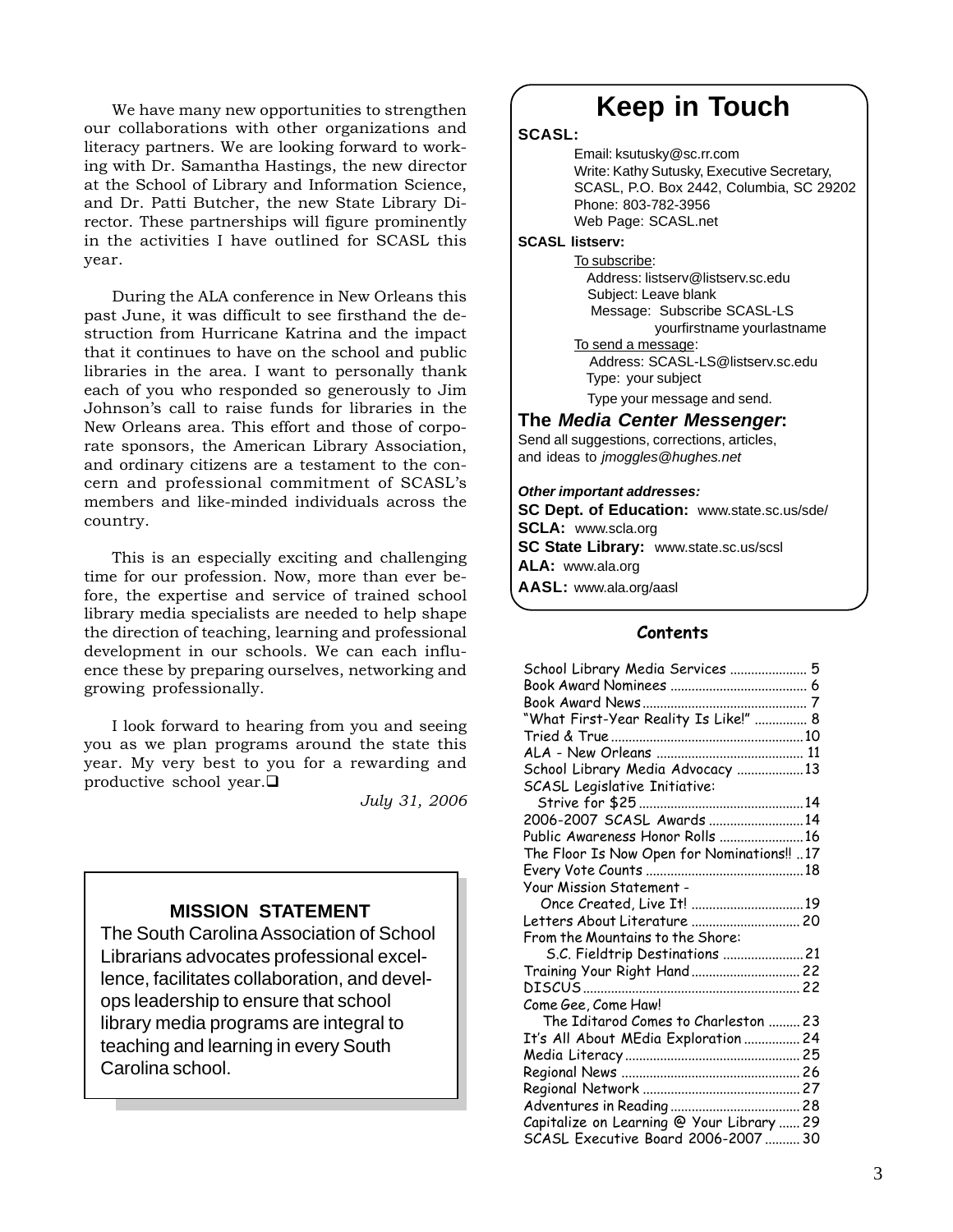### *(Continued from page 1.)*

So, analog rolled on while students and media specialists pushed big carts with larger and larger size TV's and VHS machines around the school, until someone realized they could go on the wall. Hooray!

I all that is that TV monitor with a keyboard? Is digital encroaching into my school? Yes!<br>
I Micro processor, micro computers and companies like IBM, Radio Shack, and Apple are<br>
replacing Bell and Howell, Eiki, RCA, Sony Micro processor, micro computers and companies like IBM, Radio Shack, and Apple are nineties in a big way and there was no turning back. The AV management course I taught at Davis College in the 80's might as well be called ancient history!

Now, quickly jump to today in 2006. Our students have only known a life with digital technologylaptop computers, cell phones, wireless touchtone phones at home, digital remotes, wireless microphones, PDA's, digital cameras and the Internet. These kids know instant messaging, text messaging, messaging languages, too, like LOL, online video games, and I am sure many other digital activities.

igital has its rewards for media specialists, too. It is great to have the computer to maintain<br>student, book and materials scheduling and management. It is so nice to have automated<br>those clunky card catalogs... and addin student, book and materials scheduling and management. It is so nice to have automated those clunky card catalogs… and adding inventory scanners for books, student ID's, laptops and software. Now just think about how Streamline SC has reduced the work of the media specialist, now that teachers can direct their own media planning and use. *Knowitall.org* can be used by teachers and students easily and safely. If teachers want to learn more about a specific teaching pedagogy, they can take an online class from PBS TeacherLine at home or school…anytime, anywhere and anyplace. They can even get credit for recertification.

Digital is all it is cracked up to be. No, one cannot see it well, nor smell, taste, touch or hear it too well. Most of all the interaction is primarily with the hands on the keyboard and mouse. It requires little or no walking or exercise. But, the trade-offs are great. It is time for all teachers and media specialists to jump into that digital swimming pool where all the kids are swimming. Go ahead and start in the baby pool, but don't wait too long.

Our South Carolina students are learning *for a digital world*. Our teachers need to immerse themselves in digital to lead the learning our children deserve. (I really still wish I could just get my hands around digital like I could with film...)  $\Box$ 

### **Retired? Read On**

Stay in touch with fellow LMS's by becoming an active member in SCASL. Attend the Annual Conference. Attend the special session for retirees at the Conference. Volunteer some of your time to work for one of the wonderful SCASL committees. There's a place for everyone. Meantime, enjoy yourselves! For further information on the Retirees Section of SCASL, contact

> Blanche Fowler, Retirees Section Chair *blanchefowler@netscape.net*

### **Archives and History**

On June 27, 2006, the Archives and History Committee met at the Caroliniana Library to work on our organization's archived materials. One of the chores that day was to note gaps in various chronological records. Currently members who are responsible for submitting missing items are being contacted, in order to fill the gaps. If you have other items you would like to contribute to SCASL holdings, please contact Mitzi Burden at *burdenm@charter.net.*

### **RCPL Offers Downloadable Audiobooks**

*Service Eliminates Waiting and Holds*

Heard a good book lately? If you are a book lover who is on the go, you have round-the-clock access to more than 1,100 audiobooks at the Richland County Public Library.

The latest best sellers, book club favorites, biographies and more can be downloaded from the library's Web site and listened to on a PC and a variety of personal devices using Windows Media

Player Series 9 or higher. For details, visit *http://www.richland.lib.sc.us/bookbuzz/* and click on Audiobooks.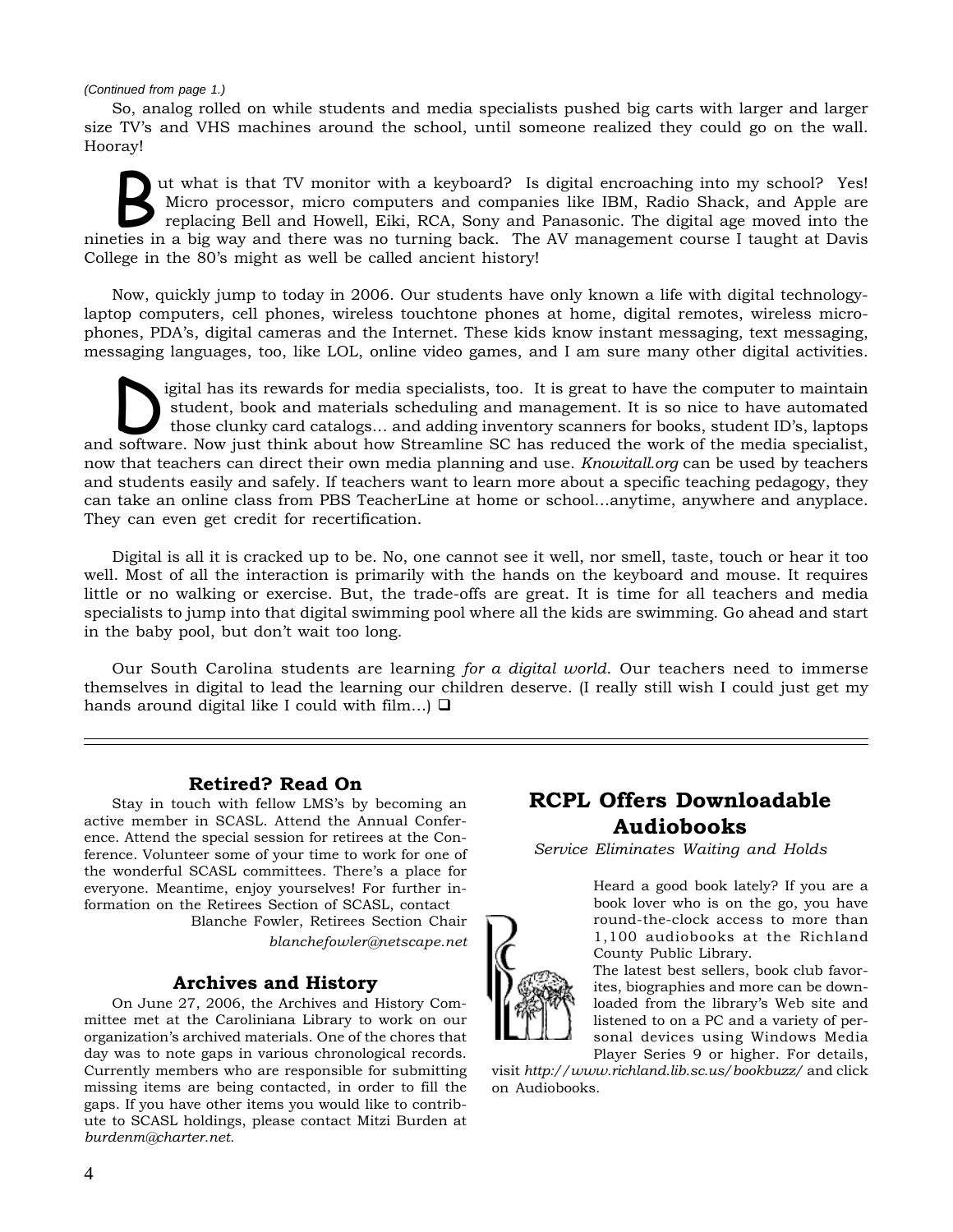

From the State Department of Education **School Library Media Services**

Martha Alewine, Consultant, School Library Media Services E-mail: malewine@ed.sc.rov

Welcome back to the 2006-2007 school year! WOW! Can you believe it? Seems just yesterday we were in the midst of concern over the approach of Y2K and now we've passed the mid-point of the 21st Century's first decade. This would be a good time to ask what has changed about our school libraries. Are we any more prepared to help our students learn and use information literacy skills than we were prior to Y2K? If you answered no, then what needs to be done? How much progress have we (you) made in establishing teaching collaboratives with the classroom teachers? If you once again answered no, then what needs to be done? Hard as it is to say or hear, perhaps we need to admit that our biggest obstacle may ourselves.

In late July the SCASL Executive Board participated in its annual planning retreat for the upcoming year. The chairs of each of the standing committees had an opportunity to submit a report to the Board. Hearing from the Legislative Committee made me think of a quote I heard recently, "Nothing works until you work. Nothing moves until you get moving. Nothing happens until you start happening." So what's happening with you?

One comment I hear repeatedly is "I can't." What a defeatist attitude is that! Each of us needs to look inside and tap the power within. The word "power" is rooted in the Latin word *potis* meaning *able*. Each of us is *able* to make connections in our own school and district which could have far-reaching ramifications across the state. No longer should we, or can we, be content to meekly accept what our principal (or district) decides to "give" us for the library. Each of us is *able* to tell about our library. Each of us can tell why our library is important to student achievement. Each of us can tell why we are important to student learning. Additionally, each of us can tell what our library needs to be a vital part of our school's and district's instructional program. No longer should we, or can we, afford to keep quiet about those needs. The losers in every instance are our students, not us!

*Can't* is a four-letter word that should be eliminated from our vocabulary. I challenge each of you this year to concentrate on what you can do and not on what you can't do. You know what needs to be done in your library media center, in your school, in your district, and across the state. So ask yourself, "How is this possible? What am I *able* to do?" That's what I ask on a daily basis and that's what your SCASL Legislative Committee asks. Just imagine the potential of our collective power and what we would be *able* to accomplish if we eliminated *can't* from our vocabulary!



**Design by the Book**

Congratulations to Lake View Elementary/Middle School on being selected as the recipient of the Design by the Book library makeover. Read about the selection at *http://www.myetv.org/about\_etv/pressroom/releases/Design\_By\_the\_Book\_Winner*.cfm

Work was done in the library on June 13-14. Watch your ITV Monthly Update for the broadcast information of our Fall SLMS Teleconference which will have two parts: Design by the Book, Chapter 2: Part I: The Selection and Part II: The Makeover.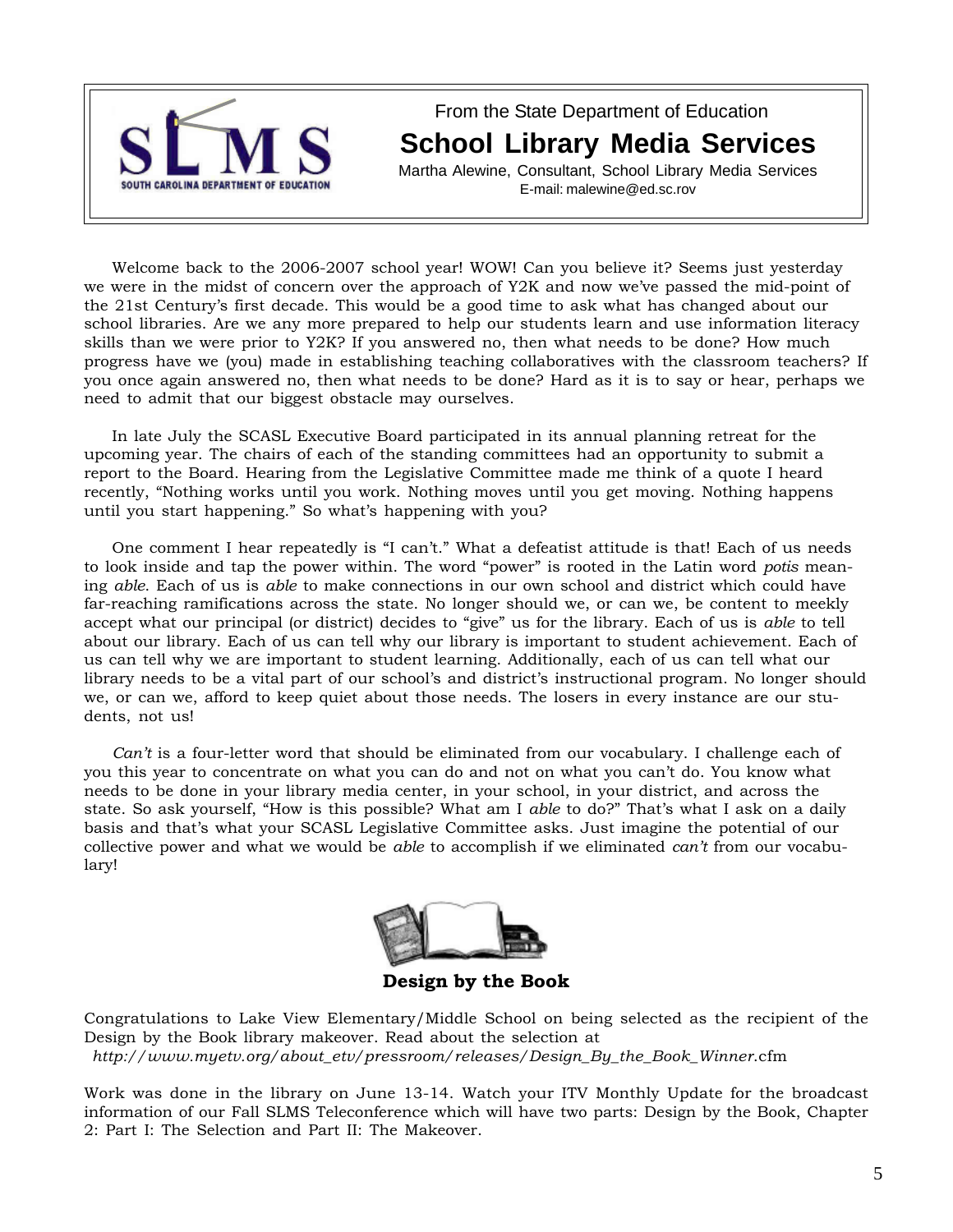### 2006 - 2007 South Carolina Book Award Nominees



**Picture Book Nominees**

*Abe Lincoln: the Boy Who Loved Books* Kay Winters *Alice the Fairy* David Shannon *Babu's Song* Stephanie Suve-Bodeen *Baghead* Jarrett Krosoczka *Bertie was a Watchdog* Rick Walkton *Beverly Billingsly Borrows a Book* Alexander Stadler *Boxes for Katje* Candace Fleming *Bubble Gum, Bubble Gum* Lisa Wheeler *A Christmas Like Helen's* Natalie Kinsey-Warnock *Crazy Hair Day* Barney Saltzberg *Don't Take Your Snake for a Stroll* Karin Ireland *Duck for President* Doreen Cronin *A Frog in the Bog* Karma Wilson *Hot Day on Abbott Avenue* Karen English *Hummingbird Nest:a Journal of Poems* Kristine O'Connell George *If Not for the Cat* Jack Prelutsky *Jackalope* Janet Stevens *Karate Hour* Carol Nevius *Knuffle Bunny* Mo Willems *Miss Smith's Incredible Storybook* Michael Garland *Saturdays and Tea Cakes* Lester Laminack *Squeal and Squawk: Barnyard Talk* Susan Pearson *What Time Is It, Mr. Crocodile?* Judy Sierra *Whose Garden Is It?* Mary Ann Hoberman *Winners Never Quit*

6

Mia Hamm



**Children's Book Nominees**

*American Moments: Scenes from American History* Robert Burleigh *Becoming Naomi León* Pam Muñoz Ryan *Buttermilk Hill* Ruth White *Circle Unbroken: the Story of a Basket and Its People* Margot Theis Raven *Ghost of Cutler Creek* Cynthia C. DeFelice *Great Sockathon* M.C. Delanye *Heartbeat* Sharon Creech *Honeysuckle House* Andrea Cheng *Ida B.:…and Her Plans to Maximize Fun, Avoid Disaster, & (Possibly) Save the World* Katherine Hannigan *Knockin' on Wood: Starring Peg Leg Bates* Lynn Barasch *Mighty Jackie: The Strike-Out Queen* Marissa Moss *Niagara Falls, or Does It?* Henry Winkler *Operation Clean Sweep* Darleen Bailey Beard *Promises to Keep: How Jackie Robinson Changed America* Sharon Robinson *Rainbow Soup: Adventures in Poetry* Brian P. Cleary *Report Card* Andrew Clements *Seaward Born* Lea Wait *Up the Learning Tree* Marcia K. Vaughan *World According to Humphrey* Betty G. Birney *Young Man & the Sea* W.R. Philbrick



#### **Junior Book Nominees**

*Al Capone Does My Shirts* Gennifer Choldenko *The Ballad of Sir Dinadan* Gerald Morris *Becoming Naomi León* Pam Muñoz Ryan *Chasing Vermeer* Blue Balliett *City of Ember* Jeanne DuPrau *Close to Shore: the Terrifying Shark Attacks of 1916* Michael Capuzzo *Double Dutch* Sharon Draper *The Goblin Wood* Hilari Bell *Gregor the Overlander* Suzanne Collins *The Last Treasure* Janet S. Anderson *Millicent Min, Girl Genius* Lisa Yee *Mutiny's Daughter* Ann Rinaldi *North* Donna Jo Napoli *Race for the Sky: the Kitty Hawk Diaries of Johnny Moore* Dan Gutman *Shadows on the Sea* Joan Hiatt Harlow *So B. It* Sarah Weeks *Sweet Miss Honeywell's Revenge: A Ghost Story* Kathryn Reiss *Trickster's Choice* Tamora Pierce *Worlds Afire: the Hartford Circus Fire of 1944* Paul Janeczko *The Young Man and the Sea* Rodman Philbrick



**Young Adult Book Nominees**

*After* Francine Prose *The Battle of Jericho* Sharon M. Draper *Can't Get There From Here* Todd Strasser *Contents Under Pressure* Lara M. Zeises *Cuba 15* Nancy Osa *Devil On My Heels* Joyce McDonald *Freaky Green Eyes* Joyce Carol Oates *Jake, Reinvented* Gordon Korman *Keesha's House* Helen Frost *The Last Chance Texaco* Brent Hartinger *Leaving Protection* Will Hobbs *A Mango-Shaped Space: A Novel* Wendy Mass *Nothing to Lose* Alex Flinn *One of Those Hideous Books Where the Mother Dies* Sonya Sones *Sarah's Ground* Ann Rinaldi *Shadow of a Doubt* S.L. Rottman *Teen Idol* Meg Cabot *Tending to Grace* Kimberly Newton Fusco *Tree Girl* Ben Mikaelsen *The Truth About Forever* Sarah Dessen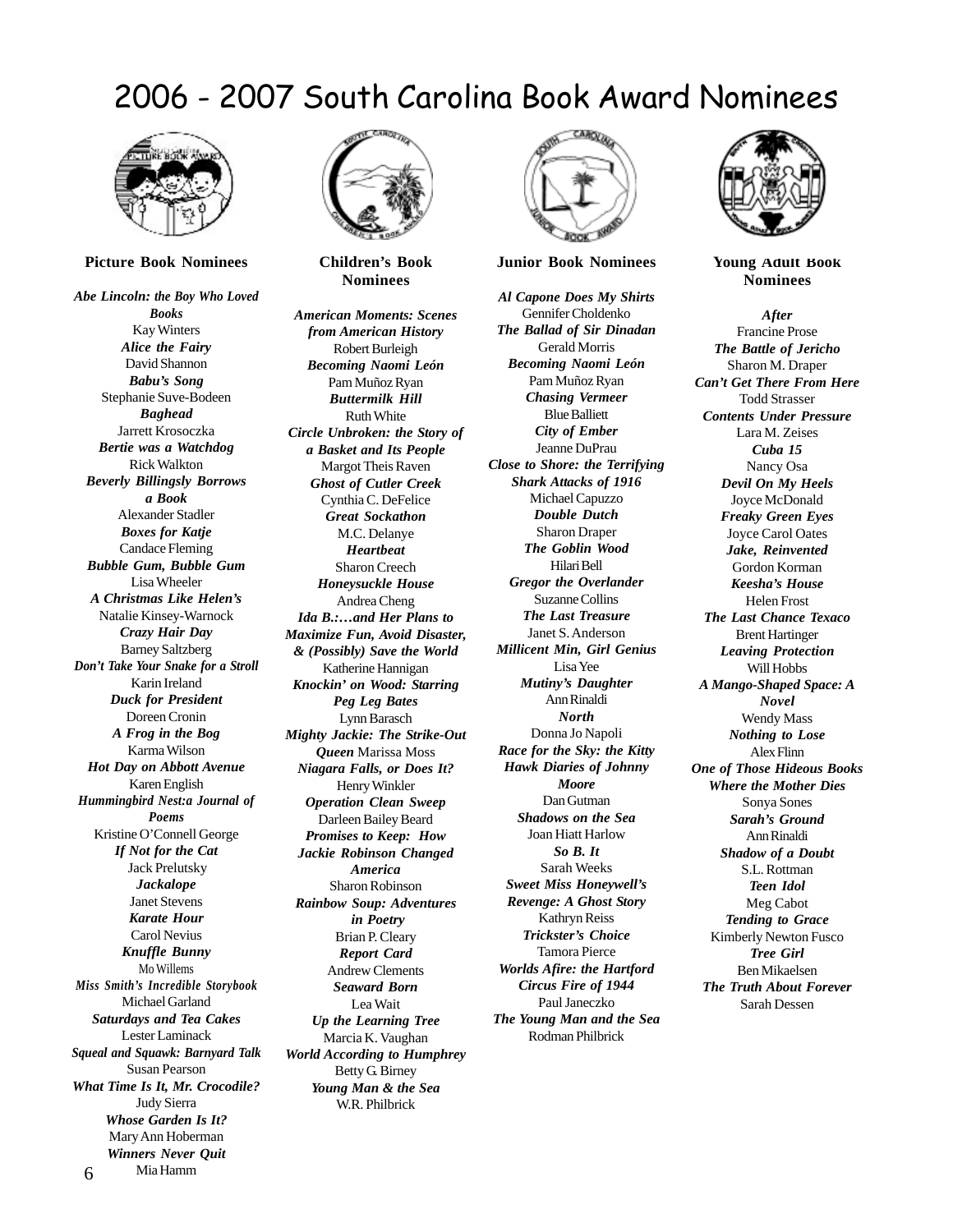

## **Book Award News**

Samantha McManus, Book Awards Chair, *smcmanus215@yahoo.com*



Ah! Tax-free weekends, the broadening smile of parents throughout the state, and the smell of fresh pencil shavings indicate that school is back in session. Wait…hear that? The frantic scramble of library media specialists and teachers just DYING to get those students to open a book…any book! What to do? Well, why not participate in the South Carolina Book Award program along with hundreds of other schools and THOUSANDS of other students throughout the state! What fun! But how? Keep reading and I'll share the secret…

The first thing you'll want to do is read up on the South Carolina Book Award program at the SCASL website (*www.scasl.net)*. Just click on the Book Awards link on the left side of the page and get ready to get excited! A few things you'll discover include:

- 1. There's a Book Award category for every age group with a list of twenty to twenty-five Book Award nominees in each category. Categories include: Picture Book Award (PreK4 - Grade 2), Children's Book Award (Grade 3 – 5), Junior Book Award (Grade 6 – 8), and Young Adult Book Award (Grade  $9 - 12$ .
- 2. While it is suggested the school library media specialist be the sponsor of the award program in a school, any teacher or administrator may act as sponsor.
- 3. In order that the students may participate, the sponsor should:
	- a. Secure the support and authorization of the principal.
	- b. Provide information about participating in the award program to teachers and students. Look for great ideas for book award promotion in future issues of MCM and on the SCASL listserv.
	- **c. Read the books to determine if they are acceptable by the school's book selection policy.** While all books on the nomination lists must have at least 2 positive reviews from reputable sources and all titles have been voted on by a committee of students, teachers, parents, and library media specialists from throughout the state, there may be a few titles that just aren't right for your student population.
	- d. Have available at least ten (or 50%) of the titles available to students through your library media center or other accessible location. Encourage individual students, teachers, and classes to participate in the award program by piquing their interest with your most creative ideas…or those of your colleagues!
	- e. Remind students that they must read or LISTEN TO at least **three** of the nominees in their voting category to vote. Challenge students to read more books through contests, grade challenges, and other creative incentives…the more they read ,the better!
	- f. Provide ballots for voting. Students are eligible to vote ONLY if they have read or listened to at least **three** titles from their voting category. Ballots will be available on the SCASL website. Votes for the books should be sent to their corresponding book award vice-chairman by the specified date (February 9, 2007 this year). Watch for more information on voting as the voting date nears.
- 4. Since it is the purpose of the book awards to encourage reading, each media specialist may choose the best list or combination of lists to serve his/her school.

Now that you have the tools to get started, get out there in Cyberspace and visit the SCASL website for more information! We're excited to have this fantastic Book Award Program for the students of South Carolina and you'll be excited to see your students eager to read. If you have questions, don't hesitate to email me at *smcmanus215@yahoo.com* or ask a colleague who is already involved in the Book Award program.

Already a Book Award Program participant? Have GREAT ideas that really motivate your students? Share them with your colleagues by emailing me your ideas or success stories at *smcmanus215@yahoo.com* or by posting them on the SCASL listserv.

### *Happy Reading South Carolina!*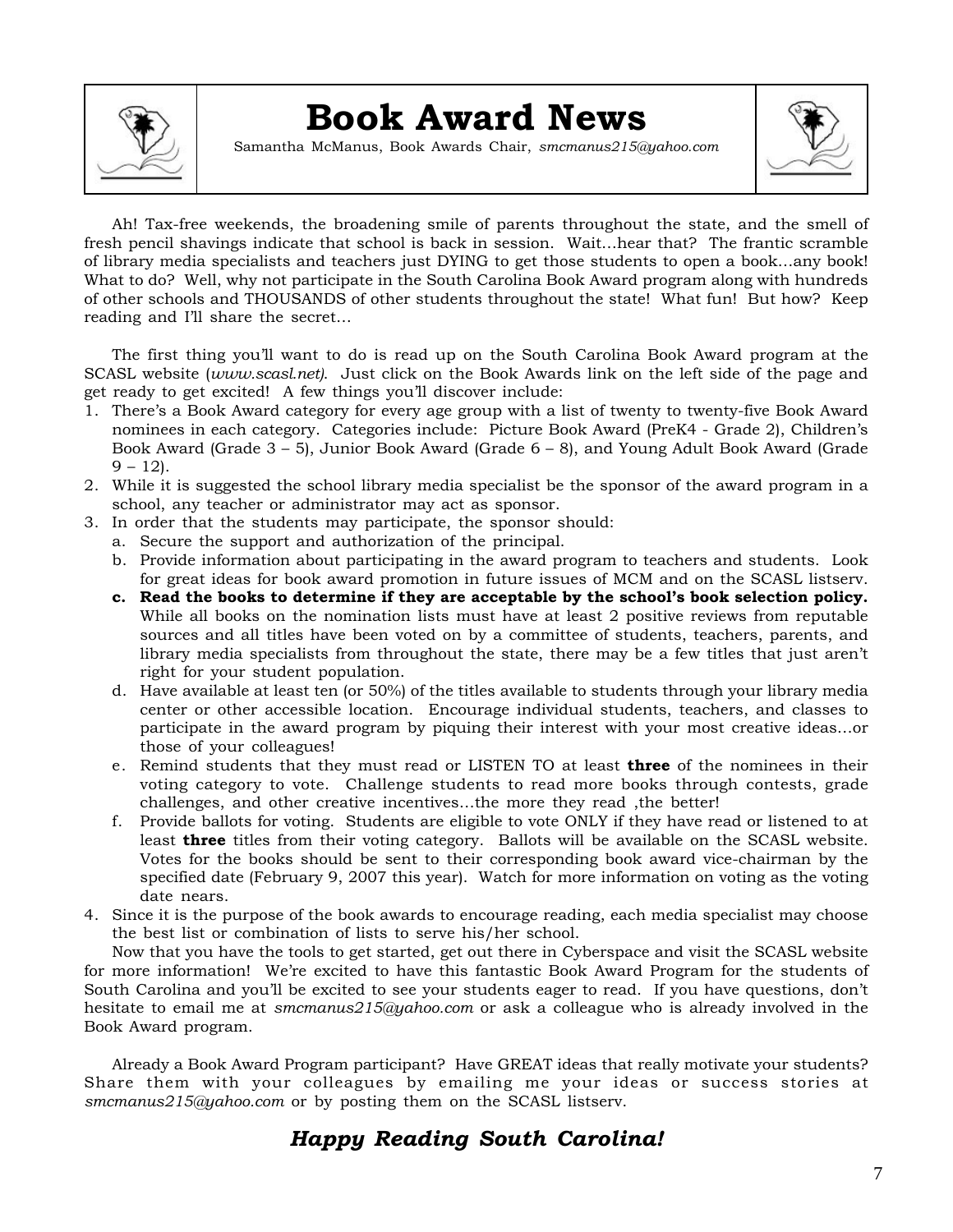# What First-Year Reality Is Like!"

Cindy Sparks*,* North Central Middle School, *sparksc@kcsd.k12.sc.us*

**e're not in Kansas anymore"** I thought to myself on that very first day of the new school year. Where was Kansas? For me, it was Davis College on the USC campus where I'd grown to feel comfortable with my professors. I'd made many wonderful friends along the way on my three year journey to obtain my Masters Degree in Library and Information Science. I was clearly not in my comfort zone anymore.

Was I ready? I'd had many enriching experiences, read countless textbooks and research articles, surrounded myself with the best in the field, attended professional conferences and hundreds of hours of lectures. I'd used various schools in my community as learning labs while completing internship requirements and had worked full-time as a library aide for over six years.

Ultimately I'd landed here, North Central Middle School in Kershaw County. I was to oversee a perfectly lovely library and was especially pleased with its many wonderful windows since the one I'd been working in previously was without a single one. I think those windows, in addition to the fact that this library had its very own restroom (a rarity), coupled with the fact that I was convinced North Central had a principal of pure gold were some of the deciding factors upon signing my very first teaching contract for the '05-'06 school year. There were other factors too. I loved the idea of working in a small school with just over 400 students in a beautiful, rural setting, not to mention the partially flexed schedule. At the time, I could only speculate that it would be worth the 37-mile commute from my house in Northeast Columbia. I'm pleased to say one year later that my initial assumptions were correct ones. I must admit, however, that some mornings when my alarm blared at 5:30 a.m., I did wonder about schools much closer to my home.

**So** *I wasn't in Kansas anymore* and reality soon set in. I was not only in charge of library programming but was the designated technology contact person for our campus, the copyright compliance cop, and webmaster, as well. Oh, did I forget to mention being director of the morning news show, Patriot T.V., and running the school supply store? I didn't know a thing about the programs I was to use: E-Chalk, Follett, Safari, Track-it, Avelin.

Hmmmmmm. It did seem as if my professors had mentioned that "T" word once or twice along the way as in, "Oh, and by the way, they might also want you to know a little something about technology, too." I had found it a bit odd that during my many job interviews not once was I drilled about genres or authors or the classics. Those interviewing me always wanted to know what I knew about technology.

So I dove in and began learning all I could about Safari, our campus-wide distribution system. The equipment took up nearly an entire room housed just behind my office. For the most part I was to be self-taught on a system I was told had been problematic for years, a scary proposition at best, I reasoned. There was no time to waste if we wanted the school bells to ring at the appointed hour, the security cameras to function for the school resource officer, along with daily scrolling announcements to run on all TVs throughout the building, and our morning news show to air. In the year 2005, and at age 47 and fresh out of graduate school, "I was clearly not my mother's librarian," I thought. I must admit to a few sleepless nights around this time.

I made a pact with myself. I would not panic about anything! I simply wouldn't allow it and I didn't. T<br>would be my motto throughout that entire first year. Looking back, I know it served me well. Of course<br>was counting on made a pact with myself. I would not panic about anything! I simply wouldn't allow it and I didn't. This would be my motto throughout that entire first year. Looking back, I know it served me well. Of course, I More than once I had to apologize to our Curriculum Coordinator, who had taken me under her wing, professing that I really did realize that every problem of my own was not necessarily her problem, too. Fortunately, everyone was very nice and seemed to understand that I had a rather large learning curve to wrestle with. I was so thankful to be working with so many kind people who weren't inclined to push panic buttons whenever things didn't go just right.

I drew on a multitude of resources to include other media specialists across our state via the SCASL listserv, our district's technology department, my graduate school texts and former professors. There was one hitch; it didn't help that I was unable to read the previous librarian's handwritten notes to me, of which there were many. I decided if I didn't know the answer I could find someone out there who did. After all, librarians do have the distinct reputation of being resourceful. I would not panic!

Fortunately, I'd been blessed to inherit an absolutely wonderful and charming media assistant. Not only was she smart but was loyal to me from day one and seemed determined to do anything and everything I needed and all in record time. At a time when I was still wondering which hall to take to reach the cafeteria, what an answer to prayer she was! Everyone should be so lucky.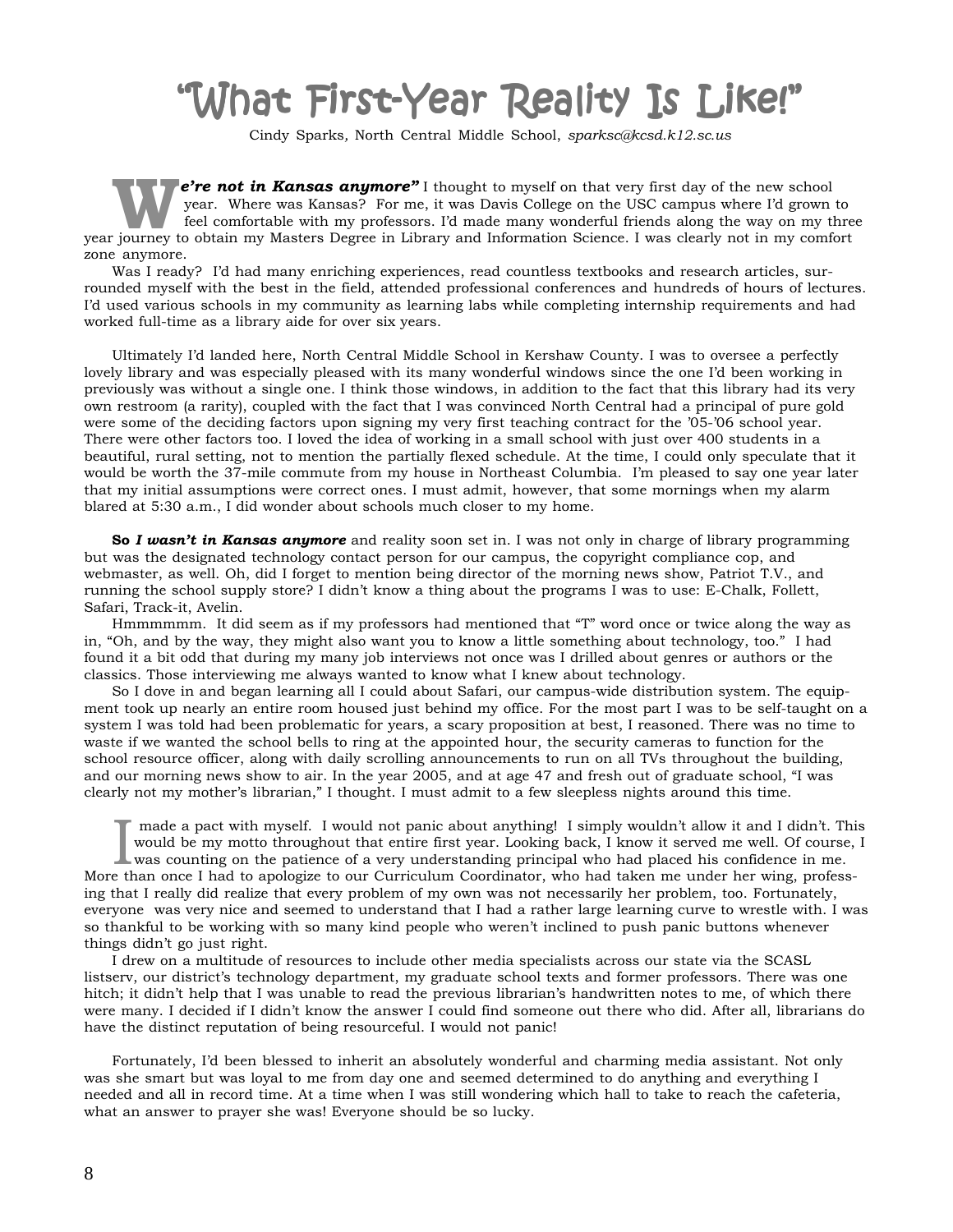With ADEPT guidelines from the S.C. State Department of Education staring me in the face, I knew I was charged with running an exemplary school library media program. Did my principal seem to grasp what "best practice" meant with regard to school library services? Would he share my vision? What did "best practice" really entail? I'd need to do lots of effective collaboration with classroom teachers designing standards-based lesson plans. I would need to make my library a true extension of their classrooms and I would need to be a full instructional partner.

Clearly there was not enough time in the day to get everything done. I designed my "orientation to the library" PowerPoint to be shown to each ELA class and began working on a checkout schedule to accommodate each teacher. My assistant created over a hundred new files off my endless to do lists and we began to prioritize. My mother had always said "a place for everything and everything in its place" was the key to survival. I would know where to find what I needed quickly. Files were created on everything: copyright, Accelerated Reader, Lexiles, AUP, gender-based book clubs, information literacy skills, Dewey Decimal scavenger hunts, differentiated instruction, inventory, research methods, collection development statistics, Scholastic Book Fairs, pod casting, and budget to name just a few.

There were faculty meetings, PTA meetings and pep rallies to attend. We worked concessions at<br>football and basketball games. We videotaped the Miss Patriot Pageant and chaperoned the Harves<br>Ball. I was head of the Technolo football and basketball games. We videotaped the Miss Patriot Pageant and chaperoned the Harvest grants to write. This was not a 9 to 5 job. Each morning I arrived in my office at 7:20 and many nights didn't make it home until close to 6:00 p.m. and sometimes much later. I ate lunch each day at my desk while returning phone calls and answering emails.

Looking back over my first year I can honestly say that one of the most important things any new librarian can do is to network. Join the statewide association. Bookmark under favorites Martha Alewine's site off the South Carolina Department of Education site. Sign onto the SCASL listserv. Go to conferences. Never ever waste time originally cataloging more than perhaps a handful of books. Sometimes it cannot be avoided but order the processing on books whenever possible. It is well worth whatever it costs! Believe in yourself and be realistic! If you are a perfectionist you may want to switch to a different field. In today's information saturated society there is no way you can know it all and there is no way you can expect to reshelve every last book in the library every single day before you turn out the lights and lock the door. It is a *huge* job we do. Your "to do" list is always long and your inbox is always full. If you like a lot of variety and you like staying constantly busy where no one day is like the next, you will be happy in a school library. Days fly by and you will never be bored.

ne day, as I was working on my periodical subscription renewals, an interesting email came across my desk. It appeared that research had been conducted on 250 jobs. I was being referred to *Jobs Rated Almanac* (1999). Everything had been rated from florist to patrol officer, from real estate agent to barber to school librarian. Working environment, job security, physical demands, income, and stress levels had all been factored in. I wasn't sure if I wanted to know if the stress of a school librarian today is akin to that of an air traffic controller or not, but curiosity got the best of me. I won't spoil the fun for you; it's kind of like telling someone the ending to a book they are reading or a movie they haven't yet seen. Let me just say, I found the information insightful. I wondered if I should share the statistics with my daughters who had expressed amazement that their mom could be so tired at the end of the work day. In their view, all Mom had been doing all day was sitting down checking out books and how hard could that possibly be?

I'd ended up where I'd started with many a detour along the way. As a sixteen-year-old, my first real job for pay was at the Spartanburg County Library in my hometown. As overwhelmed as I was during this first year, somehow the library felt like home where I'd belonged all along.

Is it an important job we choose to do? Yes, I believe it is vitally important. The "digital divide" is huge and real. Today's students must be taught information literacy skills to succeed in this world, whether college bound or not. I often recite a favorite quote of mine. "Give a man a fish and he'll eat for a day. Teach a man to fish and he'll eat for a lifetime." And I never forget to remind myself that educators make all other professions possible. Pat yourself on the back and you remind yourself, too!

### **Pay your SCASL dues by October 1, 2006, to lock in the reduced registration rates for the 2007 Conference in Columbia!**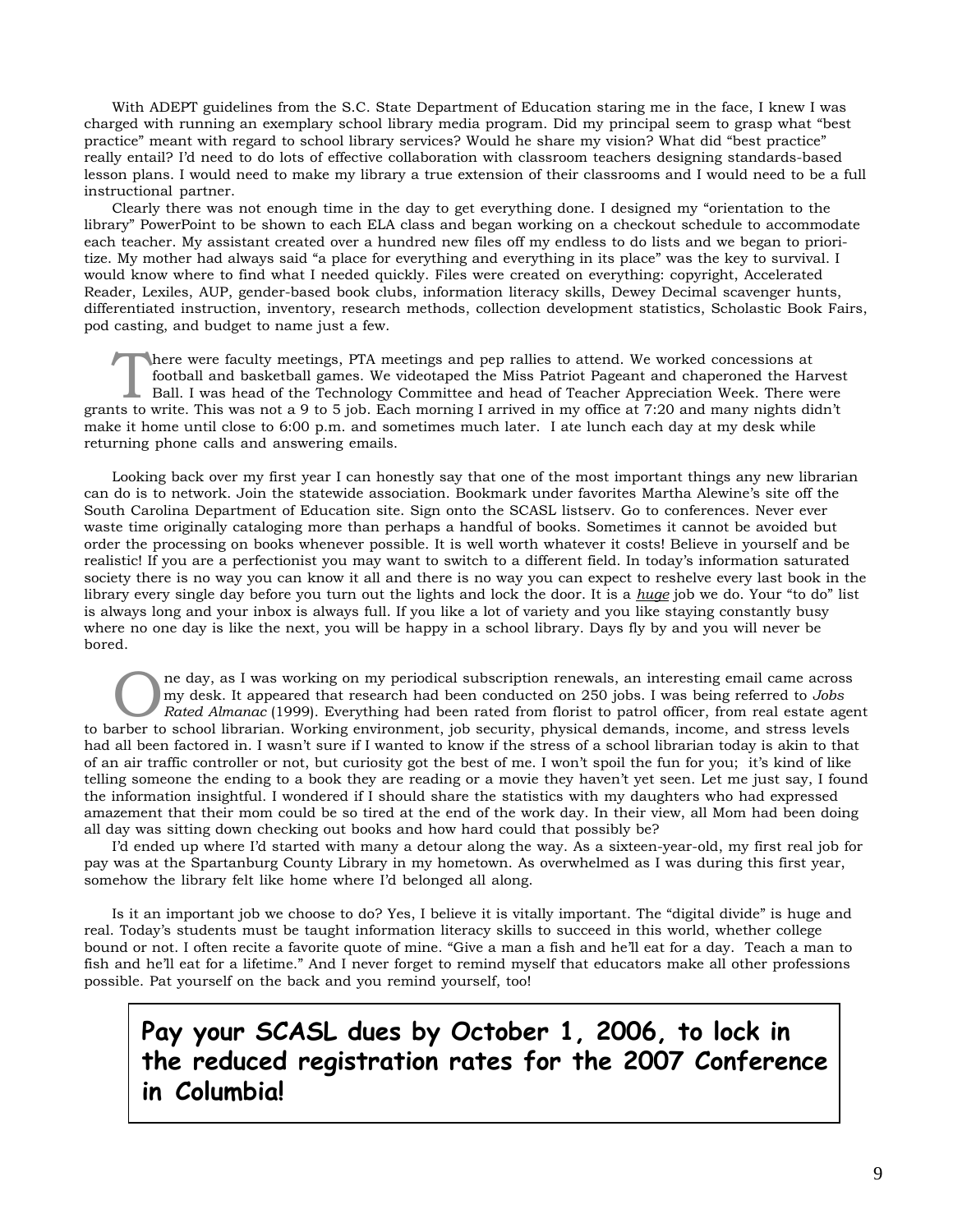### **Tried and True**

### **Being the First in a Series of Helpful Hints**

Sabra Bell, Waccamaw Elementary, *sbell@we.hcs.k12.sc.us*

### **\*\* Back-To-School \*\* Scheduling \*\* Book Awards \*\***

At the beginning of the year with my 3rd graders, we listen to a tape recording of the "*Z" was Zapped* by Chris Van Allsburg as we follow along in the book. (It is a wonderful recording with great sound effects.) The students really enjoy it and I use this as a jump off point for book talks about all of the neat alphabet books that are out now and how they are not just for little kids anymore. This is also a starting point for a study of other Chris Van Allsburg books throughout the year. The kids really get into it and it's always a good kickoff for the beginning of the year.

#### *Sherrie Gore, Myrtle Beach Elementary School*

 $\vee$  This year instead of book talking the book award nominees in October with the librarian from our local public library, I waited until the first part of January. We did our book talks and the kids really took off reading them. So I will do this again!

 $\vee$  We have reduced our theft rate by asking the students to scan their own books. We always ask that an adult be at the desk with them in case of difficulties, but giving the kids ownership of the process has really helped.

### *Cathleen Moore, Myrtle Beach Intermediate*

Now is a good time to start a file of bulletin boards. Take a picture of every BB you do and date it. If you use a digital camera, store the picture as a file. If you're using a regular camera, keep a copy of the print in a  $4 \times 6$  box or store with the letters and materials you used in a brown envelope. In preparation for future BB's, start an idea file. If a picture in a magazine sparks an idea, tear out the picture and add a rough drawing to it and put this in your idea file. Once you've done the BB move, it to your picture file. Save any unusual thoughts or pictures or jokes in the idea file. This helps the creative process and keeps track of ideas you've used so that you don't repeat the same thing every year. After 3 or 4 years, some ideas are worth repeating.

### *Sandy Stearns, Colleton County High School*

I think it is important to make contact and welcome new staff members to the school library at the start of the year. I give each new teacher a file folder labeled "Library Media Center" with written descriptions of library procedures and programs. I know that they will not remember everything we talk about at the start of school and perhaps having a written record will help later on. You can include little goodies, too, like bookmarks, pencils, etc. Also, my assistant and I always make sure every new staff member from the cafeteria to the part-time teachers know that they are welcome in the library to get a cup of coffee anytime. Our informal "Coffee Café" offers regular, decaf, hot water and occasional baked good treats (or leftover holiday candy). It has been a great way to get to know staff members...and oftentimes leads to great collaboration opportunities, too!

### *Sabra Bell, Waccamaw Elementary, Conway*

If Our **Chalk Party** is designed to promote the use of the public library during the summer. At the end of school, students take home a letter encouraging them to join the summer reading program at the public library. At the start of school, students bring their summer reading record to me and I place their name on the guest list for the Chalk Party. Instead of lunch in the cafeteria they go outside and eat pizza, have soft drinks and cookies. They then use sidewalk chalk to draw pictures from the books they read on the sidewalks that surround our building. The children's librarian from the public library attends the party and helps us celebrate their summer reading. The children have the chance to see that we are friends and professional colleagues.

I promote the Book Awards with my **Certificate Party**. I also give away the paperback copies that I purchase of the book award titles. Students who are eligible to vote have their names entered in a drawing to win the paperbacks used during the year. I use their ballots as raffle tickets to enter the drawing. I announce the winners during National Library Week.

#### *Sarah Sheely, Nursery Road Elementary School, Columbia*

When teaching genre, have the students break into small groups and develop and perform a skit illustrating the genre you assign them. The other groups guess which genre they are acting out. This is a fun way to reinforce genres.

### *Shari Ganahl, Lakeside Middle School, Anderson*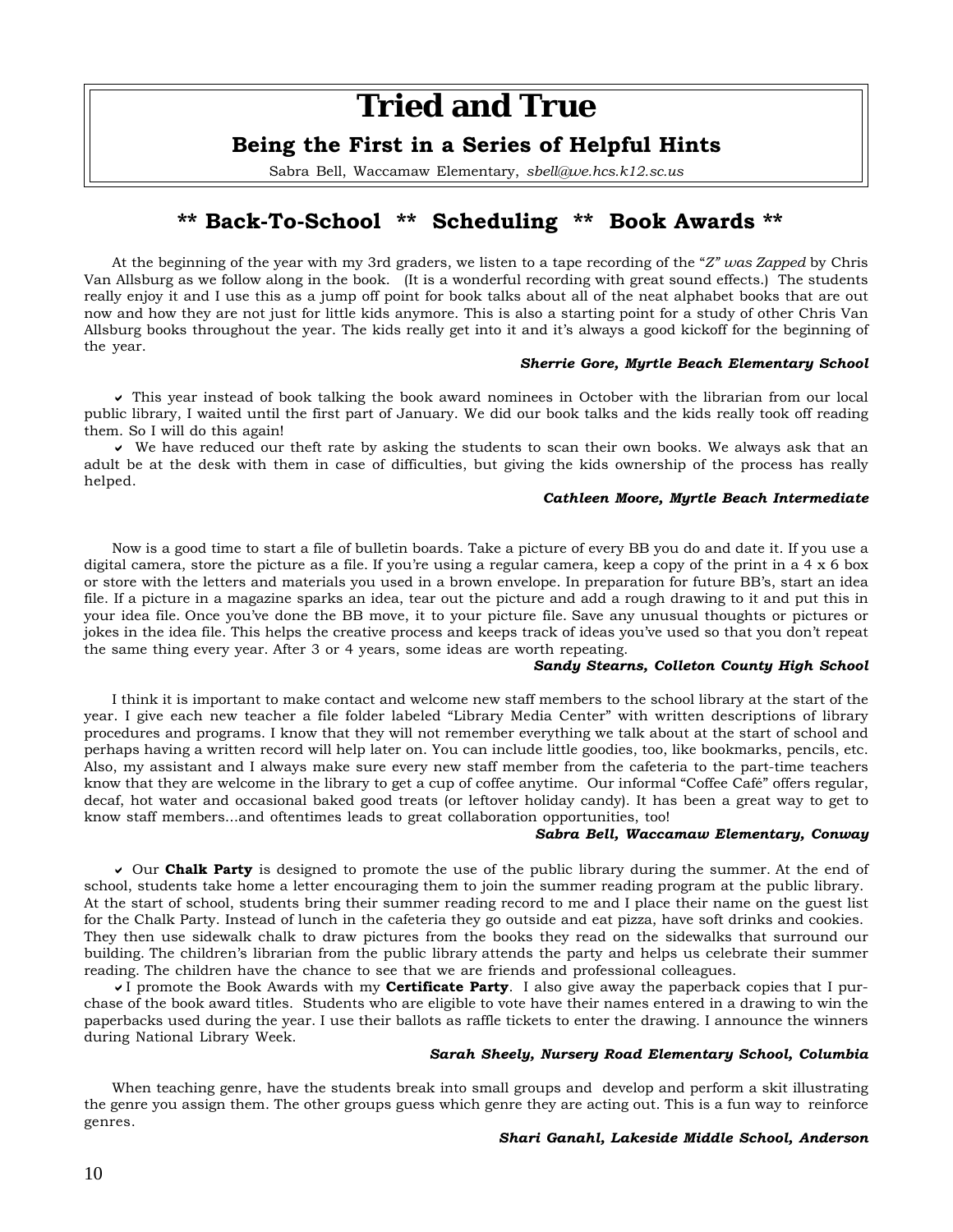Each year I work with two teams of students. These boys and girls are the ones who help me either with our morning news show (Patriot TV) or as a regular library assistant (reshelving books and running errands, check-outs, etc.). I make sure to print regular sized, card stock business cards and name badges for each one. They LOVE the idea of having their own business cards for the year. It makes them feel like real professionals and they know an adult in the building has taken the time to create something special just for them. The cards are all very original with cute graphics and are quite colorful. I use Print Shop Premiere to design the cards. I pick up packs of Avery Templates (#27881 or 27882) at Wal-Mart for less than \$6 for a pack of 150 cards.

### *Cindy M. Sparks, North Central Middle School, Kershaw*

 $\vee$  I introduce the SC Picture Book award nominees to one grade at a time during grade level meetings. (We will begin with 2nd grade in August-September, then 1st grade in October-November, and Kindergarten in January-February.) The books are checked out to the grade's unit leader for 4 to 6 weeks during which time they will share the books and read them aloud. I also present each teacher with a poster listing the titles with pictures of their covers. Teachers can check off the titles as they are read. (I had the posters printed at a local print shop.) When they have finished reading (or run out of time), they invite each child to come up and point to the cover of the book they liked the best. Teachers will tally these on a tally sheet, which I will provide when it's time for their grade level to vote. The books and posters are then delivered to the next grade level. Completed tallies are held in the library until all have had a chance to read and vote.

 $\checkmark$  Before school starts, I send new staff members a card or letter welcoming them to our school. In the letter, I introduce myself and my staff (with a photo) and list the services that we offer through the media center. Once school begins, I visit their classrooms in person and present them each with a book for the classroom library. The book has a sticker in the front indicating who it's from and the occasion. (These books are obtained from the previous year's book fair.) I also use this time to answer any questions and provide information about policies and procedures they may want to know about.

Finally, my assistants and I "perform" a song or poem about the library at the first "Nuts & Bolts" faculty meeting followed by a brief rundown of special library events for the upcoming school year. (One year I wrote a song about the library using the "Green Acres" theme!) This is a great way to get teachers enthusiastic about book fairs, author visits, and other special programs.

*Teri L. Puryear, Lake Murray Elementary School, Lexington*

### ALA Annual Conference, June 23-26, 2006 **New Orleans – The Big Easy**

Several SCASL members attended this year's ALA Annual Conference in New Orleans, including President Lawren Hammond, President-Elect Ida Thompson, Vice President Kitt Lisenby and Conference Exhibits Chair Kathy Sutusky. Lawren and Ida represented SCASL at the AASL Affiliate Assembly and submitted several concerns and commendations for the Affiliate Assembly to consider forwarding to the AASL Executive Board. Of the concerns and commendations submitted by Region 4, of which SCASL is a part, one was voted forward to the AASL Executive Board for action. SCASL's recommendation for "Children, Libraries and Literacy - An Initiative for South Carolina" was voted forward to the AASL Executive Board for commendation.

The Region 4 concern dealt with "the decline in media supervisors both local and at the state level, funding, and positions in the library." The Assembly submitted a formal request for

 "a task force to support national standards by developing guidelines which include quantitative and qualitative measures that identify exemplary media programs with assessments that include rubrics (e.g., rubric showing levels of preparation of professionals, FTE staff in ratio to student populations, and percentage of collaborative projects).

[and to]

Identify and collect successful advocacy programs that each state could download from the AASL web site and modify to its needs."

Announcements about AASL's decisions on the concerns and commendations will come later this year.

Even with all the work of the Affiliate Assembly, thousands of exhibits to see, outstanding pre-conferences and sessions to sit in on, there was still time to stroll along Bourbon Street and listen to the jazz pouring out of door after door, and to partake of the café au lait and beignets at Café du Monde.

Looking around the city, you still could see effects of Katrina even in the downtown areas where there was the least damage. Visits out to the hardest hit areas gave the impression of a war zone. The dankness and mold in the air were unbelievable and there are still trailers in almost every large parking lot we passed going to and from the airport.

ALA was the first major conference since the hurricane and many New Orleanians personally expressed their heartfelt thanks to us for coming. Everyone from wait staffs to taxi drivers to the custodians did all they could to make us feel welcome and make our visit a memorable one. New Orleans is a city still struggling, but she's keeping her head high and proud.

> Lawren Hammond, Past -President *lhammond@aiken.k12.sc.us*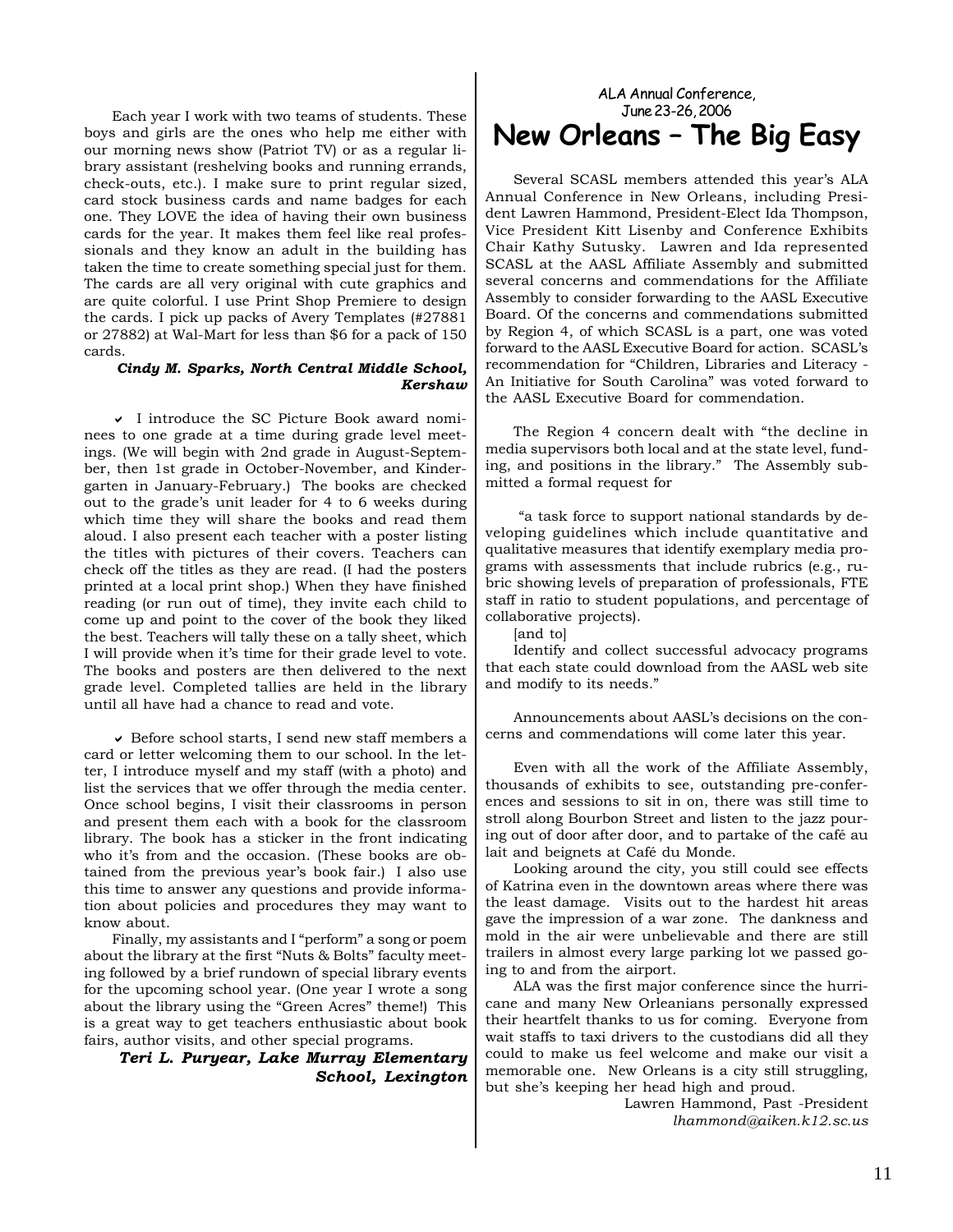### *SCASL Leadership Institute 2006:*

# **School Library Media Advocacy**

Over 70 SCASL media specialists from across the state gathered at the Columbia Metro Convention Center on June 15 to participate in the 2006 Leadership Institute on School Library Media Advocacy. The Institute was moderated by Jim Johnson, Legislative Consultant.

The day was jam-packed with information, presentations, and activities! Morning program features included Martha Alewine's DVD presentation on *School Library Media Advocacy Committees*; Dr. Nancy Zimmerman on *National Perspectives on Advocacy Issues*; and Ida Thompson on *Advocacy and Communications*. The afternoon program included a panel discussion by Senator Joel Lourie, Richland County; Paula Benson, Staff Counsel for the S.C. Senate Judiciary Committee; and Lena Lee, Researcher for the House Education and Public Works Committee on how the State Legislature works and how to communicate effectively with legislators and their staff members. Jim Johnson concluded the program with a session on how to use the Legislative Handbook as an aid to effective communications and an overview of the SCASL Legislative initiative – *Strive for \$25* – that will commence this fall.

Participants received Advocacy Toolkits including the AASL Advocacy Handbook, The South Carolina Legislative Manual, and a CD-ROM of presentations and communications sheets. The Legislative Manuals were provided courtesy of members of the Anderson County Legislative delegation.

Participants enjoyed morning pastries and coffee, box lunches, and an afternoon fruit and soda break provided by David and Peggy Watson of Watson Library Services. Watson Library Services sponsored all the arrangements for this year's Institute, including the conference center, AV, and catering. Tote bags and thousands of dollars worth of books and gift certificates for books were given away from the following companies: ABDO Publishing Company/Spotlight Books; Bearport Publishers; Capstone Press/Compass Point Books/Picture Window Books/Stone Arch Books; Enslow Publishers; The Child's World; The Creative Company; and Mason Crest Publishers. No one went away without a free book, courtesy of Watson Library Services.

Thank you again, David and Peggy, for your generous support! Thanks also to Kathy Sutusky, SCASL Executive Secretary, for event pre-registration, and to Frankie O'Neal and the Regional Network for event promotion and running the onsite registration pickup table.





Jim Johnson David and Peggy Watson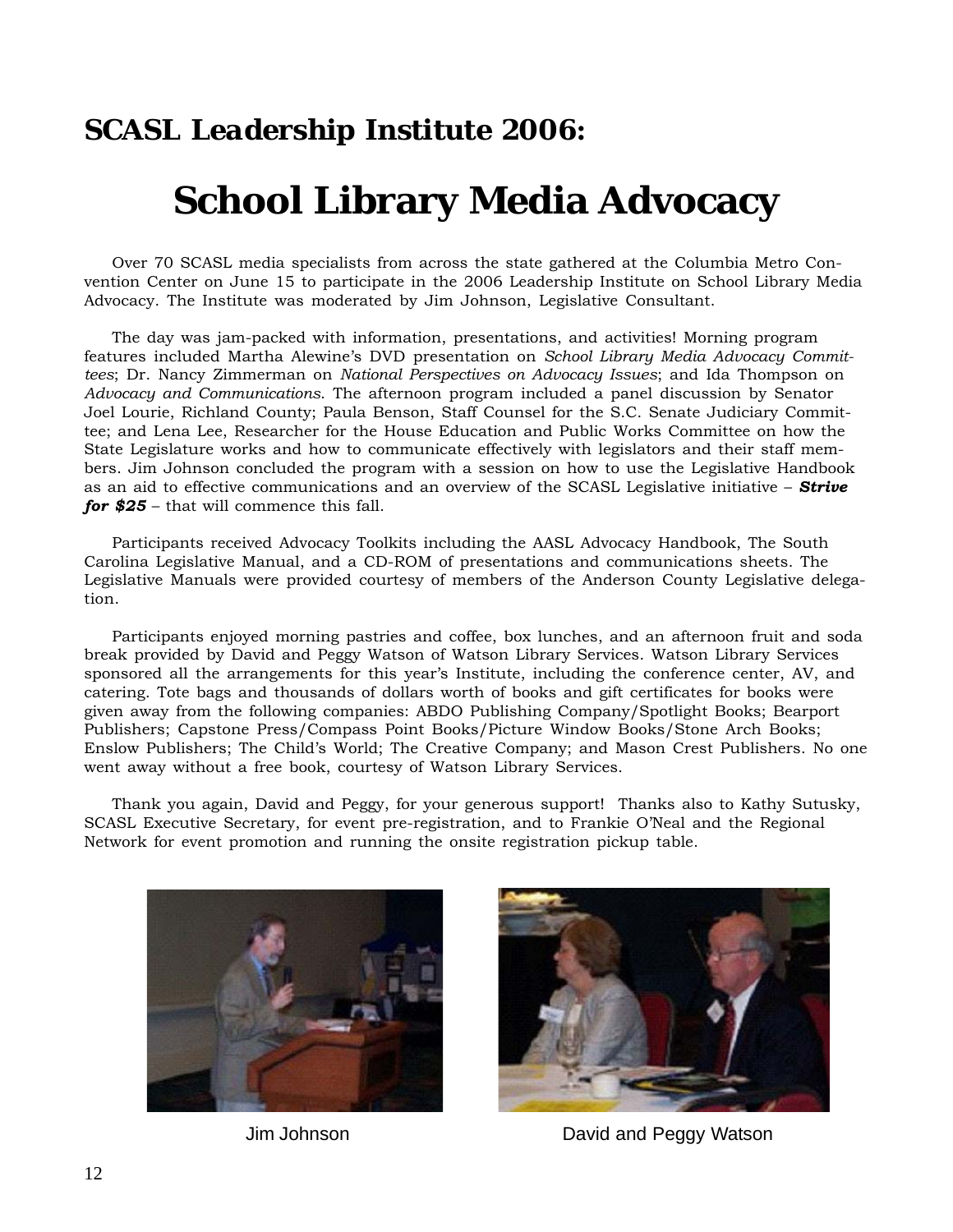# *SCASL Legislative Initiative: Strive for \$25!*

Final preparations are underway to kick off the first major SCASL legislative campaign – *Strive for \$25* – in which we will request state funding of \$25.00 per pupil for library books for all South Carolina public schools. Our goal has been set high, and SCASL is committed to carry on this campaign until it is achieved.

### *Rationale*

Strong print collections are necessary for library media programs to support student achievement in reading and across the curriculum for all grade levels. Twenty-five dollars will purchase one new library book for each public school student in South Carolina. This amount was approved last year by the SCASL board after a series of focus group meetings with SCASL members including the Regional Network.

- It is important for our organization and members to have a single, easily communicated message and request to share with our elected officials in state government and the Department of Education.
- Literacy and reading initiatives for schools and classrooms have traditionally received state funding in South Carolina.
- Print collections in school library media centers represent a universal and critical need across the state.

SCASL is currently working with our legislative advisor Jim Johnson and Ann Addy of Solutions!Ink to create a powerful brochure for the campaign. Each SCASL member will receive multiple copies of the brochure to share with elected officials and potential supporters.

Two thousand and six is an important election year in South Carolina, with many statewide offices up for election including Governor, Lieutenant Governor, and Superintendent of Education. All 124 House district seats are at stake in this election. We plan to survey major candidates on their position on school library media programs and will keep you informed.

### *What can you do to participate and support Strive for \$25?*

- Create/maintain advocates for school library media programs with your media center advisory committee; PTA or PTO groups; school administrators, teachers, parents, and students; and district administrators and trustees.
- Promote your library media program with newsletters, bookmarks, Web pages, and other media. Put elected officials on your mailing list.
- Invite elected officials to visit your media center for special programs. Ask them to read to your students or participate in other ways. (Be sure to keep your principal informed.) Remember – some of them have not been in a school media center since they were students! Educate them about today's programs and how crucial we are in the teaching and learning process.
- Participate in the elections process and remember to cast your vote.
- Watch out for and respond to calls to action via the SCASL-LS list, Regional Network messages, and the SCASL Web site.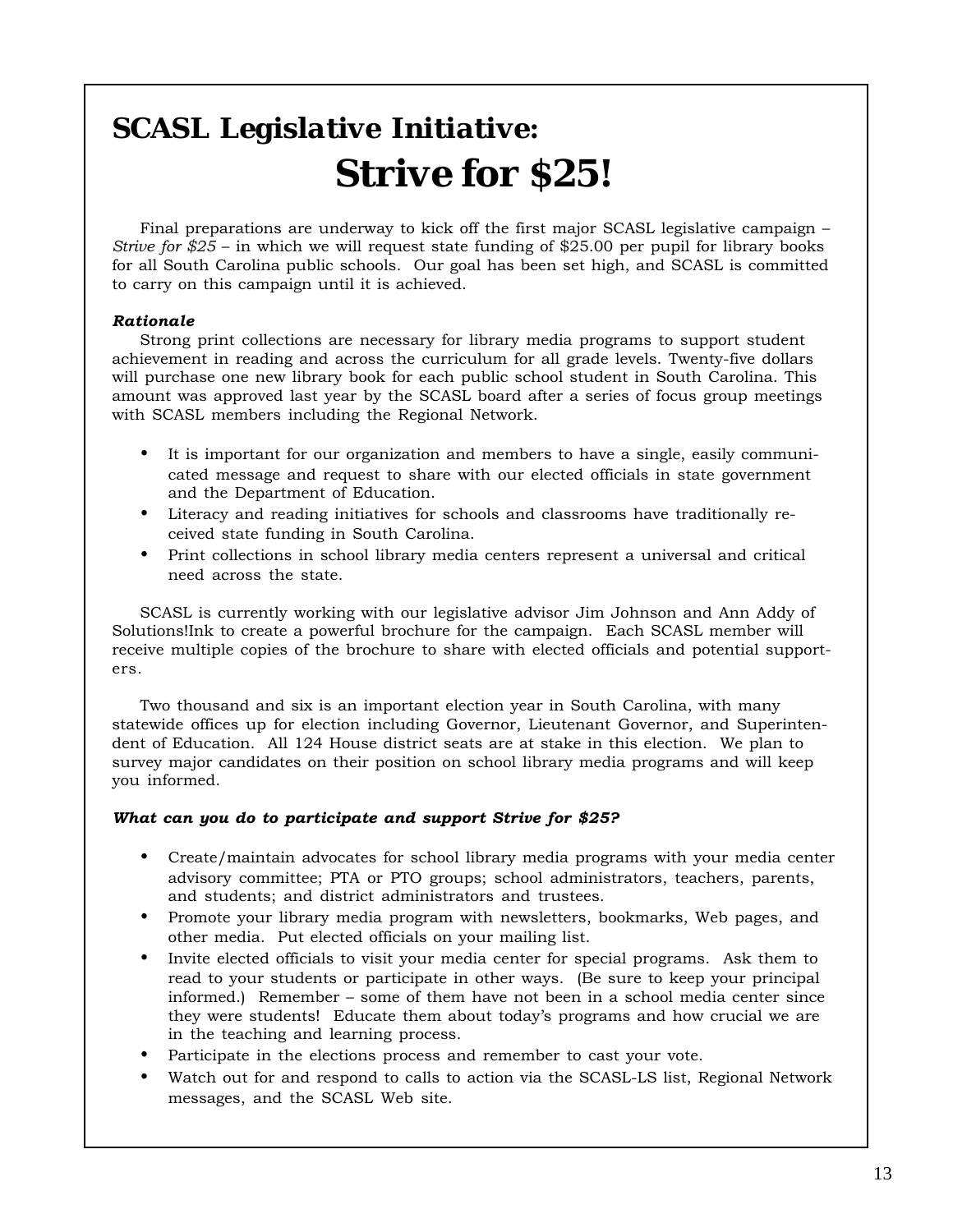# **~~2006 – 2007 SCASL AWARDS ~~**

Lizzie Padget, Awards Committee Chair, *lpadget@fle.richland2.org*

### *Leadership, Literacy, Technology, Collaboration, and Advocacy*

*These important strands will be infused throughout our annual conference. When you consider these terms, who comes to mind? SCASL's Awards Program now includes five annual awards: one to recognize and thank exemplary administrators, another to recognize an outstanding library media specialist, a third to thank those who have long supported the goals of SCASL, a fourth to provide a scholarship to encourage further study in the field, and a fifth to honor a student library media center volunteer. These awards will be presented at the SCASL Conference in Columbia, March 7-9 , 2007. The Awards Committee of SCASL is currently accepting nominations for these awards.*

*Download the award packet with full information from the SCASL Website at http://www.scasl.net/awards.htm.*

### **Administrator of the Year**

The Award for Administrator of the Year was first presented in 1979. SCASL annually honors a school administrator who has made a sustained, unique contribution toward furthering the role of the library media center. Building level principals, as well as state, county, or district superintendents are eligible for nomination. District administrators responsible for broad instructional leadership, such as assistant superintendents, directors of curriculum and instruction, and directors of education are also eligible. Membership in SCASL is not required for nomination.

### **Media Specialist of the Year**

The Media Specialist of the Year Award honors a full-time media specialist on the basis of exemplary library media programs as well as active participation and service to SCASL and other related professional organizations. Exemplary library media programs are those defined as reflecting the themes of collaboration, leadership, and technology integration as outlined in *Information Power: Building Partnerships for Learning* (American Association of School Librarians). Qualities of exemplary programs include outstanding and effective support of student learning through wellrounded, innovative, and comprehensive program administration; effective collaborative partnerships with teachers in both teaching and learning; and information access. In accepting this award, the Media Specialist of the Year agrees to make presentations throughout the state to share his/ her methods of best practice including presentations at the annual SCASL Conference and the South Carolina Administrator's Conference. The Media Specialist of the Year also agrees to write at least one article for the Media Center Messenger, serve on the SCASL Awards Committee, and represent SCASL in Columbia on South Carolina Legislative Day.

### **Distinguished Service Award**

The Distinguished Service Award recognizes an individual or an organization for contributions to SCASL and/or school media programs throughout the state of South Carolina. Business professionals or organizations, authors, illustrators, educators, and media specialists who have given sustained and/or outstanding service at the state level may be nominated. Membership in SCASL is not required for this nomination.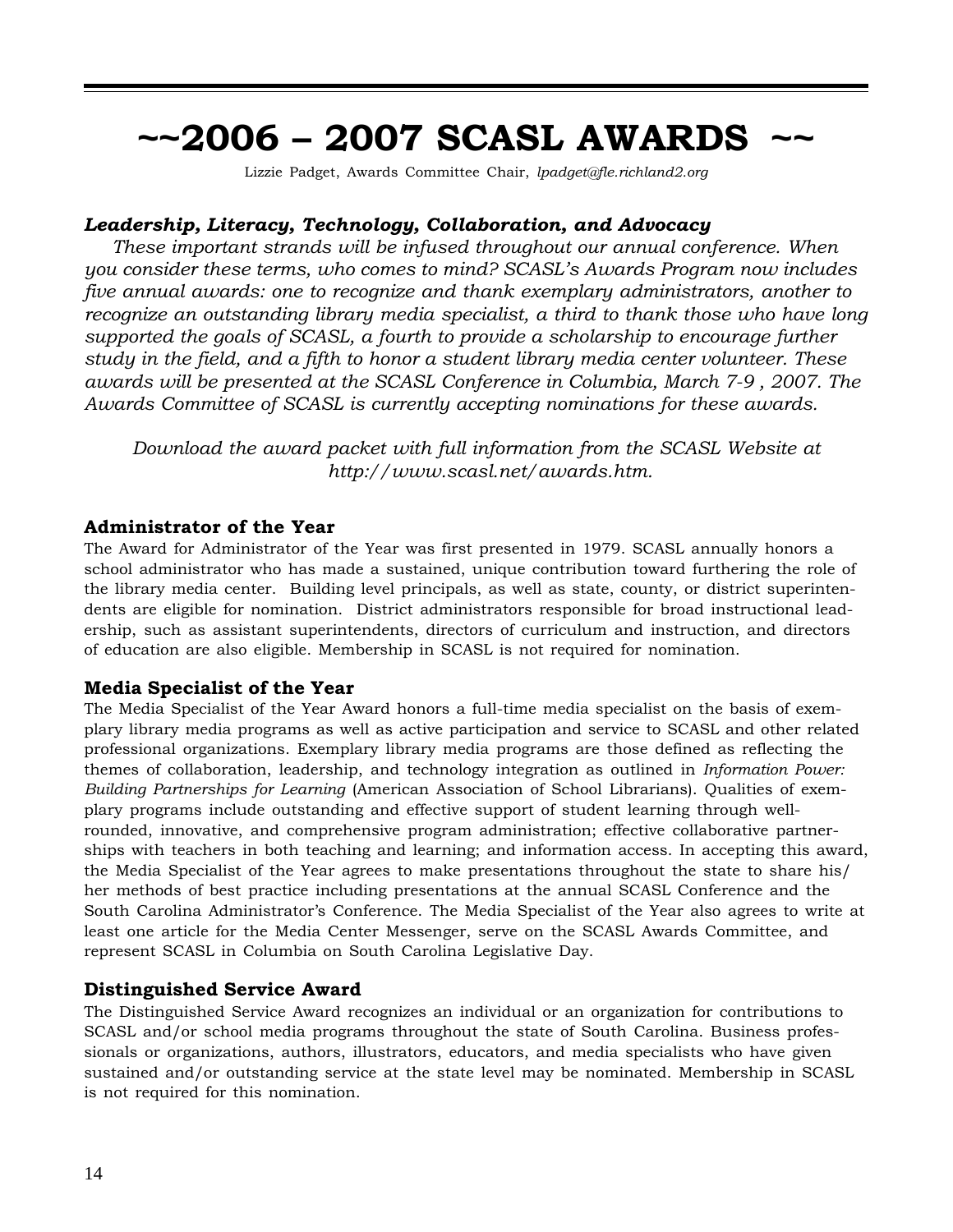### **The Nancy Jane Day Scholarship**

The Nancy Jane Day Scholarship is awarded to an SCASL member to reimburse the cost of one successfully completed college course taken for credit to improve job performance or to complete a graduate degree in library science. The scholarship honors Nancy Jane Day who was the Supervisor of Library Services for the South Carolina State Department of Education for twenty-four years.

### *Please note:*

**Completed applications for the above four awards must be mailed and postmarked no later than** *December 1, 2006* **and mailed to:**

**Lizzie Padget, Awards Committee Chair, 4933 Wofford Ave., Columbia, SC 29206. The committee cannot consider any applications postmarked after the deadline. Applications by email or fax will not be accepted.**

### **The Margaret Ehrhardt Student Scholarship**

Do you have a graduating library media center volunteer whom you would like to honor? The Margaret Ehrhardt Student Scholarship honors a high school senior library media center volunteer who has made an outstanding contribution to South Carolina school librarianship, school library media services, and/or SCASL. Nominations are made by the student's library media specialist. Please note that the nominating library media specialist must be a current member of SCASL.

In order to nominate a student, the library media specialist must send a letter of recommendation and a letter from the student using the criteria stated below. Label all sections, and do not exceed indicated space limitations. Font size must be no less than 12. Do not send folders or binders. Applications for this award may be sent by email or email attachment, but faxes will not be accepted. Applications will not be returned. The scholarship funds will be sent to the winning student's institution of choice.

### Letter of Recommendation

The nominating LMS will write a letter of recommendation (not to exceed two pages) that describes the duties routinely performed by the student nominee, his/her length of service, and the outstanding accomplishments.

The following information should be included:

- 1. Name of Nominating Library Media Specialist
- 2. School District
- 3. School Name
- 4. School Address
- 5. Telephone Number
- 6. Nominating Library Media Specialist's Email Address

### Student Letter

The student nominee will write a letter (not to exceed two pages) about how he/she feels that libraries have enriched his/her life and impacted his/her education and personal growth. The following information should be included:

- 1. Name of Nominee
- 2. School Name
- 3. Nominee's Home Address
- 4. University or College Student Plans to Attend

### **Completed applications for the Margaret Ehrhardt Student Scholarship including both letters are due no later than December 1, 2006, and should be sent to:**

**Lizzie Padget, Awards Committee Chair, 4933 Wofford Avenue, Columbia, SC 29206.**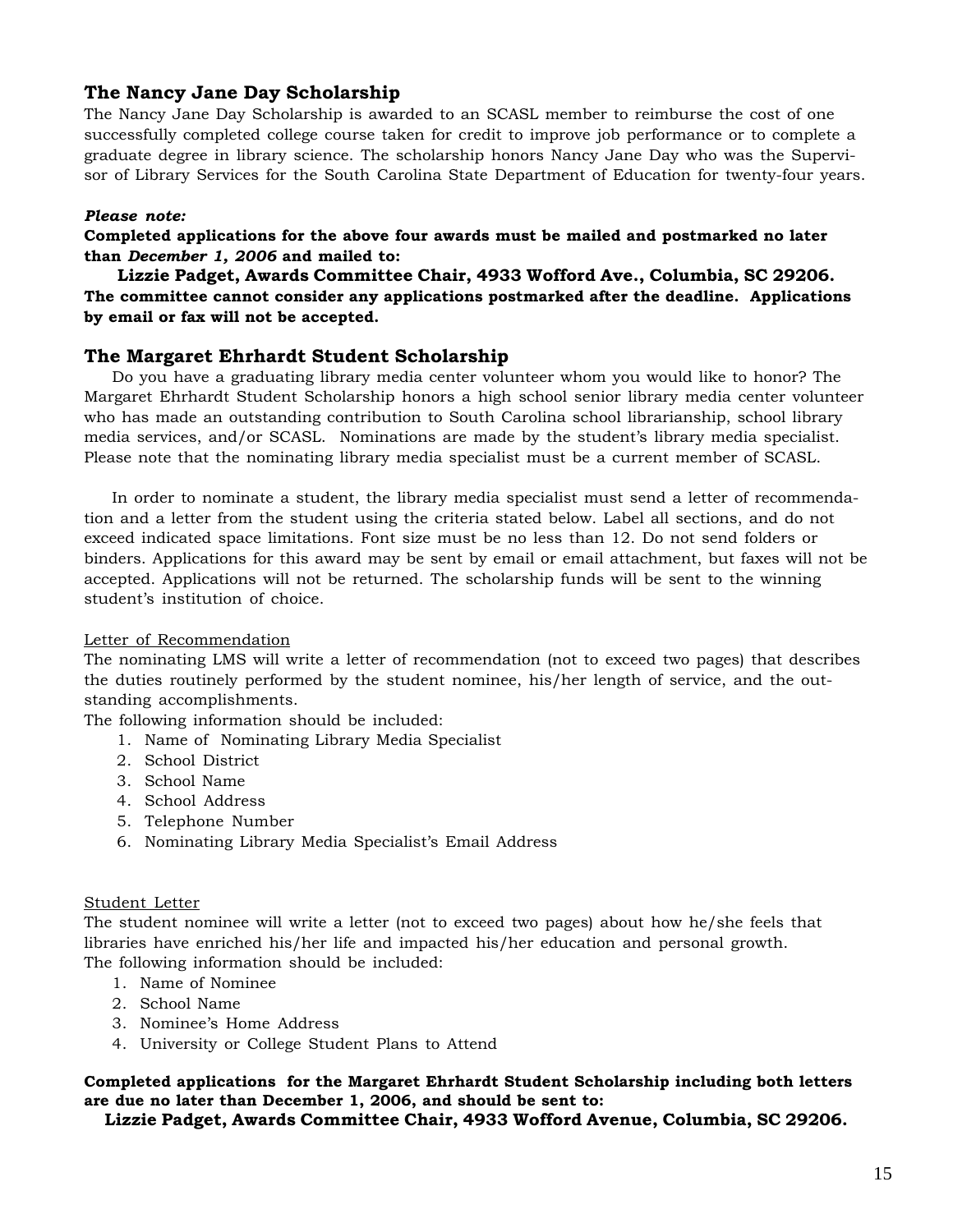

# PUBLIC AWARENESS HONOR ROLLS

 *Let's "toot a horn" for those who support school library media centers and recognize those exemplary administrators and paraprofessionals who work with us to reach all the students in our schools. Here is the perfect opportunity to distinguish these special people by nominating them to their appropriate Honor Rolls. They will be recognized in the Media Center Messenger and the conference program, their names will be sent to The State newspaper as well as their local newspapers, they will receive a certificate of merit, and a letter of commendation will be sent to their supervisor, superintendent or school board. Nominations may be sent in at any time before the December 11, 2006 deadline to make sure names can be published in the conference program.*

### **Honor Roll of Administrators**

To submit a nomination to the Honor Roll of Administrators, please include the following in your application:

- Your name, position, and address
- Name of nominee and position
- Name and address of school
- Names and addresses of superintendent and chairperson of the school board

On a separate sheet please include the following:

- Description of the activity for which nomination is being made
- One or two sentences for publication purposes summarizing the reason for nomination
- Verification: e.g., agendas, programs, photos, clippings, letters of commendation, etc.

### **Honor Roll of Paraprofessionals**

To submit a nomination to the Honor Roll of Paraprofessionals, please include the following in your application:

- •Your name, position, and address
- •Name of nominee and position, including number of years at current position
- •Name and address of school
- •Name of supervisor or media specialist and principal

On a separate sheet, please include the following:

•A short description or tabular list summarizing the reasons for the nomination (consider responsibilities, work habits, strengths, and interaction with media patrons)

•At least one letter of recommendation from someone other than the person making the nomination (example: a teacher, principal, media patron, etc.)

### **Send the completed nomination no later than** *December 11, 2006* **to:**

**Judith Parham, Public Awareness Committee Chair parhamjs@spart5.k12.sc.us**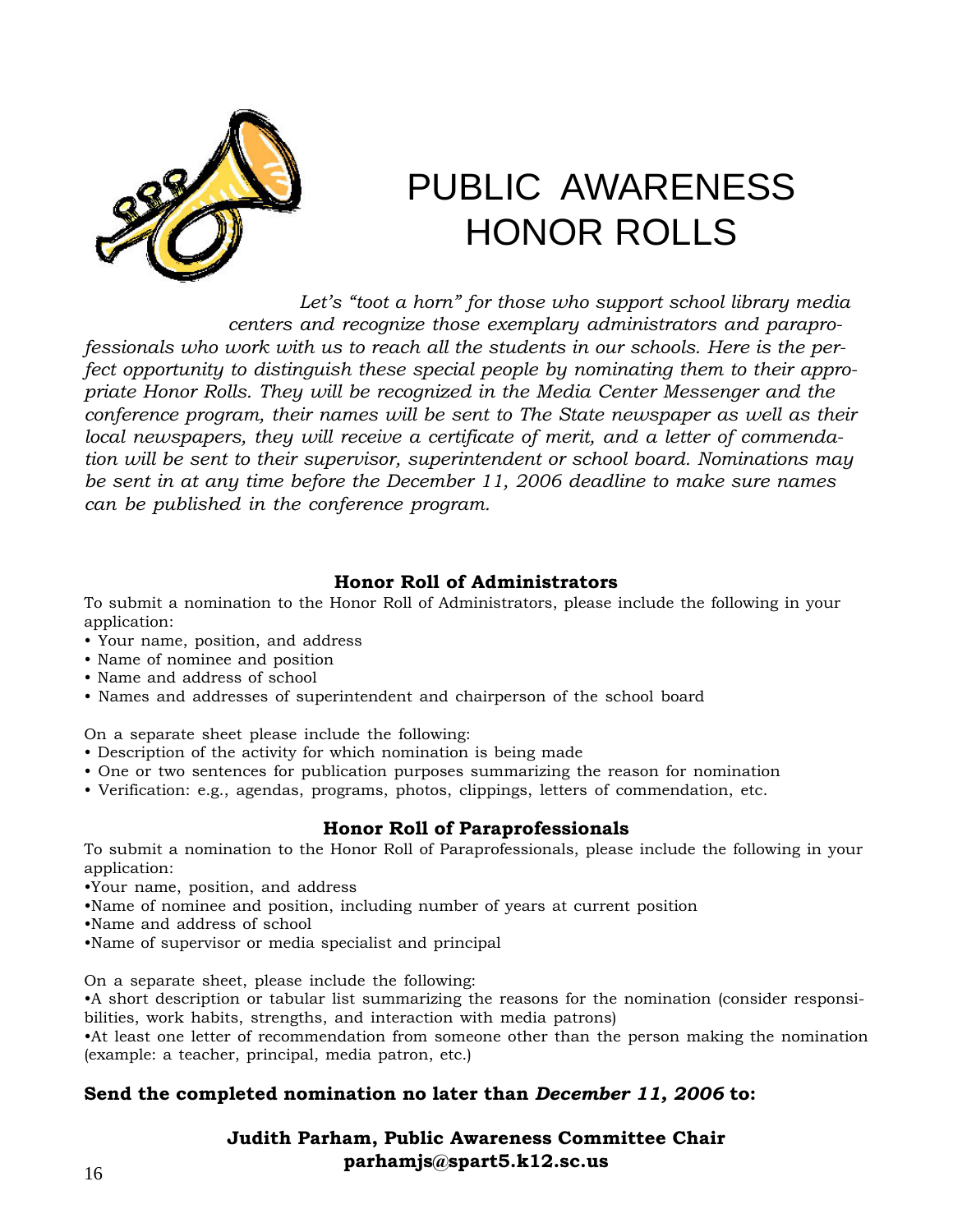# **The Floor Is Now Open for Nominations!!**

Nominations for the offices of Vice President/President-elect and for Secretary of SCASL are now open. This is your chance to nominate an energetic professional who is enthusiastic, organized, and dedicated to our profession for either of these offices. You can also offer your name as a candidate for either position, so don't be shy – throw your hat into the ring. Candidates will be introduced to the membership via the January 2007 *Media Center Messenger* and the election will be held at our March 2007 conference in Columbia.

The office of **Secretary** is a one year commitment and involves attending all Executive Board and Executive Committee meetings to record and distribute the minutes of these business meetings for the association. The Secretary also serves on the Budget Committee and is a valuable part of the work of the association. This office does not require previous board experience, and is a wonderful way to learn more about the behind-the-scene work of SCASL.

The **Vice President/President-elect** nominee must be a current member of SCASL and have had SCASL Executive Board experience. He or she will serve a three year commitment to SCASL. During these three years, he/she must maintain a personal membership in ALA and attend all meetings of the SCASL Executive Board, and will also serve as a member of the SCASL Executive Committee.

- 1. First-year duties include serving as VP of SCASL, planning the 2008 conference, attending ALA Annual Conference and Mid-winter Conference. (ALA conference expenses incurred on behalf of SCASL are reimbursed with receipts by the association.)
- 2. Second-year duties include serving as SCASL President, attending both ALA Annual and Midwinter conferences as a representative of SCASL at the AASL Affiliate Assembly.
- 3. Final-year duties include serving as Immediate Past President, chairing the Elections Committee, chairing the conference locations search team and attending one additional ALA Annual Conference.

SCASL needs strong leaders and you know who and where they are in South Carolina. Please don't wait!

**Send your nominations to Lawren Hammond, Elections Committee Chair, 3 Curry Court, North Augusta, SC 29860 or email your nominations to** *lhammond@aiken.k12.sc.us.* Include the nominee's name, address, school, phone and email, and any comments you would like to add that will help us know your nominee is just the person we need to lead us toward the next decade. *Lawren Hammond, SCASL Past President*

### **SCASL Thanks Our Business Associates**

SCASL is always happy to welcome businesses as members of our association. SCASL is proud to announce that, as of August, the following businesses and their representatives have chosen to support our association with paid memberships.

> Davidson Titles, Inc., *Brenda Davidson* Linworth Publishing, Inc., *Marlene Woo-Lun* Saunders Audio Video, Inc., *Harold Saunders* Soundzabound Music Library, *Martha Stewart* Usborne Books, *Amy Coquillard* World Book School & Library, *Judy Stancil*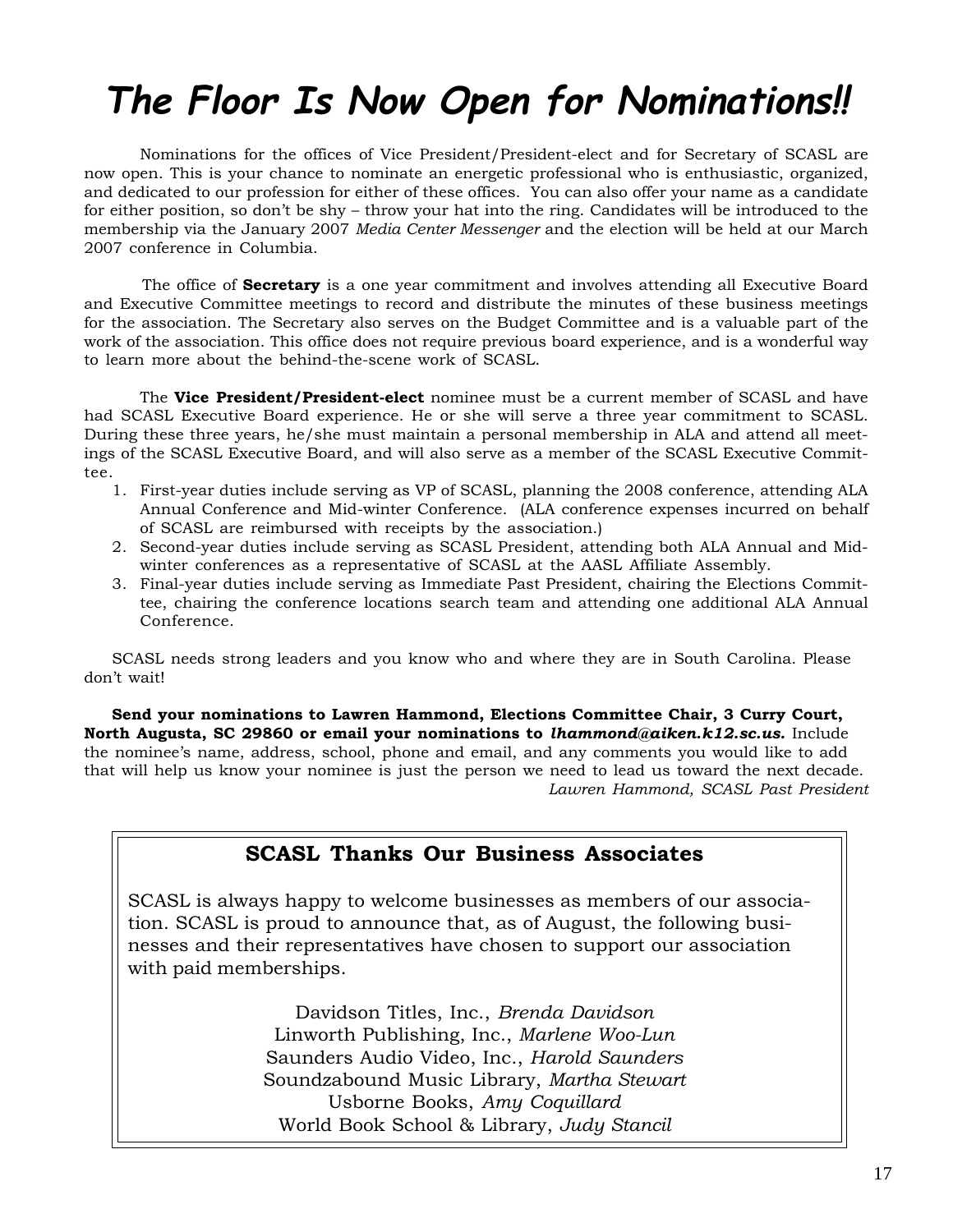# **EVERY VOTE COUNTS**

### **Promoting the Book Award Nominees**

Peggy Harrison, Brewer Middle School, *harrisonp@mail.gwd50.k12.sc.us*

Every year is an election year for the nominees on the four South Carolina Book Award lists, but this particular school year felicitously coincides with a political election year. With the words *vote* and *voting* being blared from placards and on the airwaves, promoting the SC Picture, Children's, Junior, and Young Adult Book Award lists to our student readers is a civic, as well as a literary, duty.

**Stockpile your campaign literature now!** The four book award nominee lists have already been published in the *Media Center Messenger*, distributed via the SCASL listserv, and posted on the SCASL Website *http://www.scasl.net*. Book vendors have already flooded our mailboxes (actual and electronic) with sales lists. If you haven't already done so, order the nominees for the grade levels your school library media center serves today.

Is your budget financially challenged? Many of the titles are already available in paperback, or ask your PTA/PTO or a community group to help you purchase the nominees. One library media specialist I know has used donations from a resident of the local community to acquire book award titles each year.

**Recruit volunteers!** Enlist your teachers as precinct captains. Teachers who read the nominees themselves and promote their favorites to students are the best way to get out the word. When teachers spotlight one or two titles as read-alouds, students' interest in the entire list increases. Please don't limit your recruitment efforts to English language arts teachers. At my school, a math teacher who reads prolifically does a really great job promoting the nominees.

**Turn out the base!** No campaign succeeds without exciting the grassroots. One of the most obvious ways to build excitement about the award titles is "built-in," so to speak. The nominees, for the most part, should be "fresh faces." New books are worth a look for their newness alone. Pass the word that you have new arrivals, and the regular readers will rush through your door.

**Build name recognition!** Use unneeded dust jackets or scanned covers to create bulletin boards or wall displays. Announce the award nominees on a tripod stand near the school's entrance. Publish a web page promoting the nominees. Invite avid readers to advertise their favorites on the student news program. Create a contest to publicize the titles and the voting.

**Register your voters!** If your book budget is like mine, there is a limit to the number of copies of book award nominees that you can purchase. Therefore, I drew up a contract that students must sign before checking out any current award nominee title. The contract states that students will read at least three nominee titles by a specified date and will vote on election day. Once I began using the contracts, students became much more interested in reading the nominees. Participation in the voting acquired a certain cachet.

Using the contracts also allows me to send out reminders as election day draws nearer. Because of this communication, I keep my voter rolls up to date. Teachers tell me if students are no longer at our school. Students let me know if they have changed their minds about participation. The week before the election, I send out a registration card for the student to present when voting, which serves as a final reminder about election day.

**Keep the polls open!** To ensure that my voters have ample opportunity to cast their ballots, my assistant and I permit voting at any time during election day. I also email all the teachers requesting that voters be allowed to visit the polls and have announcements made concerning the election. The ballot box is front and center in the library media center on election day.

**Recognize the voters!** Adults get an "I Voted!" sticker for going to the polls. My student participants who read and vote are recognized on Awards Day with a certificate from me and dollars from the PTSO (\$5.00 to be exact). Other incentives have been lunch in the library featuring pizza or sub sandwiches. This year I still plan on presenting awards, but I'm also considering those stickers for more immediate recognition. The possibilities for rewarding those students who do their literary duty will vary by locality and grade level, but rewarding voters this year will mean more readers next year.

With the word *election* in the spotlight this year, local newspapers may be more interested in reporting your students' involvement in voting for books. Be sure to take pictures and submit them for publication along with brief articles explaining the activity. If your school board has an open forum time at their meetings, arrange for a library media specialist to inform board members about book award participation.

Voting for the book award winner is more than just another way to encourage reading and build excitement about books. Participating in the South Carolina book awards can also focus on the role of your library media center in promoting literacy for all students.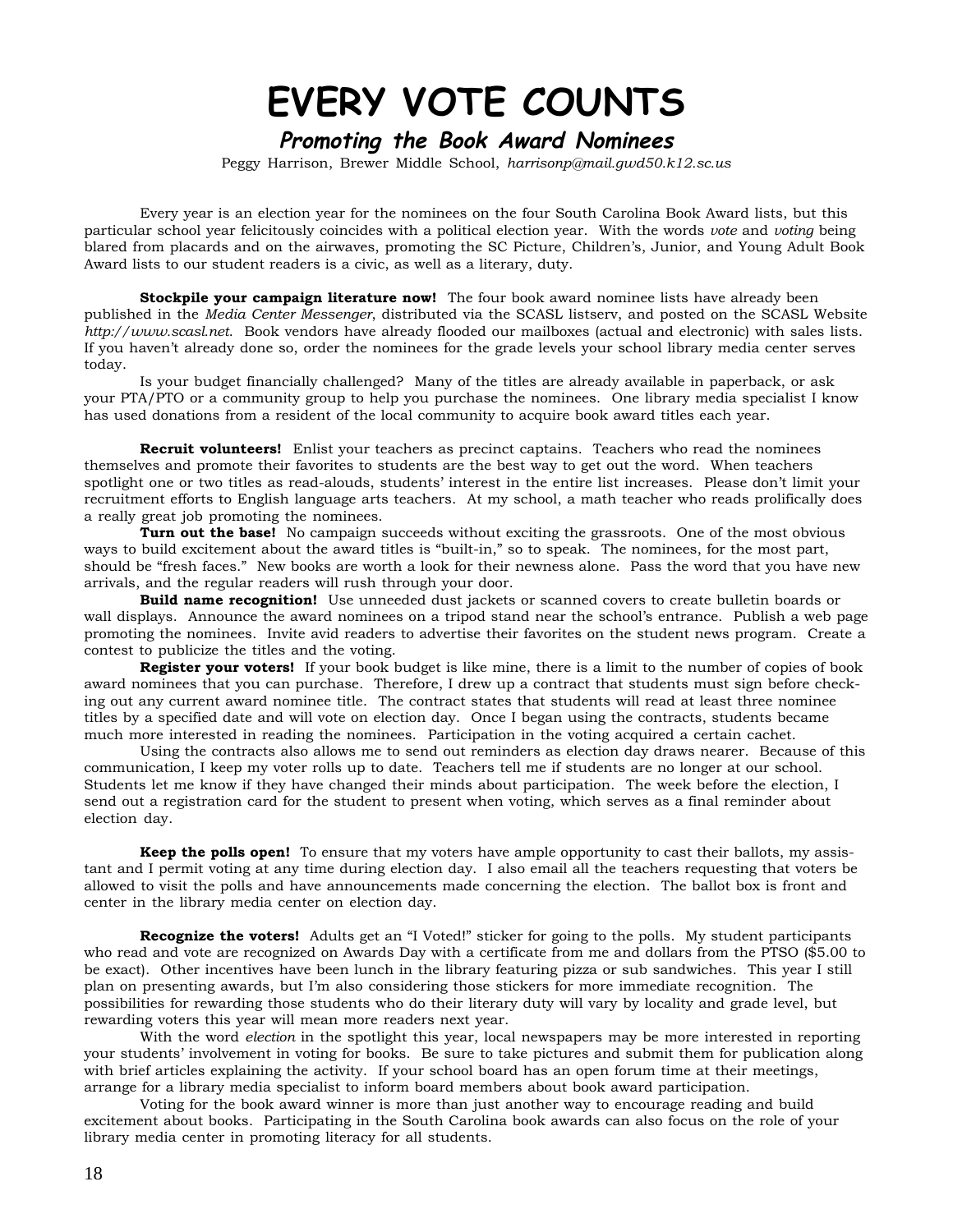### **Your Mission Statement – Once Created, Live It!**

Lynn Scott, Nelson Elementary, Richland Two, *lscott@lbne.richland2.org*

*The Lonnie B. Nelson Elementary School Media Center provides a warm, pleasant, and just plain friendly atmosphere in which students, faculty, and community members become effective users of ideas and information. The primary goal of our media center is to encourage students to READ, either for pleasure or when gathering information (research). Our motto is "Reference Takes Preference." We strive to maintain a collection that matches the curriculum and personal needs of our patrons*

I don't recall when I actually wrote the Mission Statement for the Nelson Elementary Media Center, but I do remember while I was writing and once it was written I began to look at things a little differently. How do I fulfill the statement? Where would I display it, and who did I expect to be my audience? Would revision ever be necessary? Even as I write this, I contemplate changes. Therein outlines the value of a Mission Statement, not only to inform my audience of my intentions, but also to constantly review how my library program best serves its patrons.

#### *An analysis of my Mission Statement:*

Atmosphere is important in any library. "…just plain friendly...'

- 1. Greet each patron who walks in.
- 2. Offer help but don't hover. Often I say, "If you need help just let me know."
- 3. School libraries are teaching libraries. I teach patrons to be excited about visiting other libraries and to ask for help. With a smile I say, "Why do you think the public library has people working there? They are there to help you. Ask for help."

"…encourage students to READ…"

- 1. Create displays.
- 2. Provide opportunities for contests.
- 3. Honor special days like Read across America Day, Children's Library Day, etc.
- 4. Use the school newsletter, library newsletter, library brochure, library Web page, PTO meetings, and postings around the building to announce reading participation and to recognize those who participate.
- 5. Involve key players in reading promotion (District employees, Administrators, Guidance Counselor, School Nurse, etc.).

"…READ…for gathering information (research)…"

Although not ideal because we lack an open schedule, I become creative when making collaboratively planned lessons happen.

- 1. Meet before or after school.
- 2. Occasionally my assistant teaches classes, which provides time for me to meet with grade levels.
- 3. Teachers in upper grades attend library check out time with their students, making it possible for

me to meet with them to plan at that time.

4. The library always welcomes whole classes and small groups as well as individual students.

#### "…Reference Takes Preference…"

No other activity supercedes that of research. I don't need to do it often, but if a teacher asks for research time during a routinely scheduled activity either:

- 1. I support both activities in the media center, or
- 2. my assistant meets with the non-research group in another setting, and I meet with the research group in the media center.

3. Making it happen is a challenge, but not impossible.

"…maintain a collection…"

- 1. I read reviews, consult award-winning lists, visit bookstores for up close and personal perusal, and glean ideas from my Media Advisory Committee.
- 2. I treat book salesmen with the utmost respect, but only rely on them for suggestions. I still read the reviews on the books I buy.
- 3. I know the curriculum, as I reread it regularly.
- 4. I have two methods for making sure I cover student interest. I post a mailbox for student suggestions, and I listen when they ask for certain topics that show gaps in my collection. But I still read the reviews before ordering.

These ideas only touch the surface and many of them are things you already do. Take this only as a reminder of how important and useful our Mission Statements are and visit yours as often as I visit mine.

Other Mission Statements I found helpful when forming and reconstructing my own:

 The mission of the *South Carolina Department of Education* is to provide leadership and services to ensure a system of public education through which all students will become educated, responsible, and contributing citizens.

 The mission of the *State Library Media Consultant* is to advocate for high quality school library programs, to support the state library media specialists, and to serve as a liaison to other groups and organizations working toward excellence in education.

 The Mission Statement of Richland School District Two, in partnership with the Columbia Northeast community, guarantees each student a quality education by providing appropriate and challenging learning experiences to equip each individual for lifelong learning, responsible citizenship, and productivity in an ever-changing world.

\* You may also want to refer to pages 101 and 102 of *Information Power: Building Partnerships for Learning* for further ideas.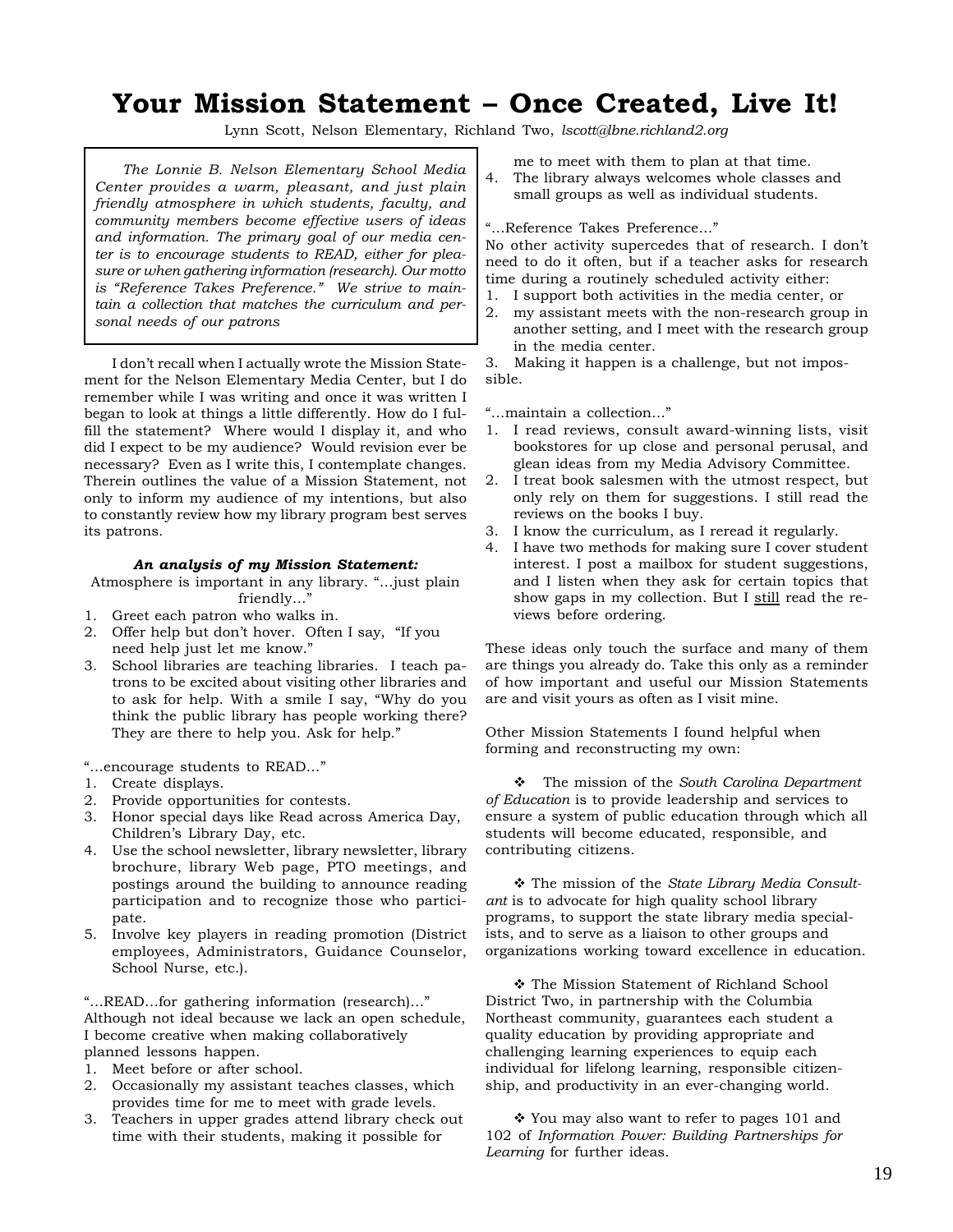### **WRITING AND ART COMPETITIONS FOR STUDENTS**

Sponsored by the South Carolina Center for the Book

# **LETTERS ABOUT LITERATURE ©**

The Center for the Book in the Library of Congress, in partnership with Target Stores and in cooperation with affiliate state centers for the book, invites readers in grades 4 through 12 to enter *Letters About Literature*, a national readingwriting contest. To enter, readers write a personal letter to an author, living or dead, from any genre— fiction or nonfiction, contemporary or classic, explaining how that author's work changed the student's way of thinking about the world or themselves. There are three competition levels: Level I for children in grades 4 through 6; Level II for grades 7 and 8, and Level III, grades 9 - 12. Winners receive cash awards at the national and state levels. National winners go to Washington, D.C. to read their letters at the National Book Festival. The **deadline for entries is December 8, 2006.**

In 2006, over 1200 entries in the Letters About Literature Contest from South Carolina were received by the Library of Congress Center for the Book. Most of the entries are submitted by teachers, who have students write the letters as an assignment or an extra writing activity.



Beginning in Fall 2006, The South Carolina Center for the Book will be adding a second contest, also affiliated with the Library of Congress Center for the Book. Open to any one ages 5 to 19, *River of Words* is a poetry and art contest on the theme of watersheds*.* Approximately 100 entries in both the poetry and art contests are chosen as finalists, all of whom will receive prizes. Na-

tional winners win a trip to Washington, D.C. for a special award ceremony. The deadline for entries is February 15, 2007.

Please share the information about these contests with appropriate faculty at your school.

For questions, contact Jane Connor: jconnor@statelibrary.sc.gov; 803-734-8658.

*South Carolina Center for the Book, 1430 Senate Street. Columbia, South Carolina 29211. 803-734-8658. www.sccenterforthebook.org*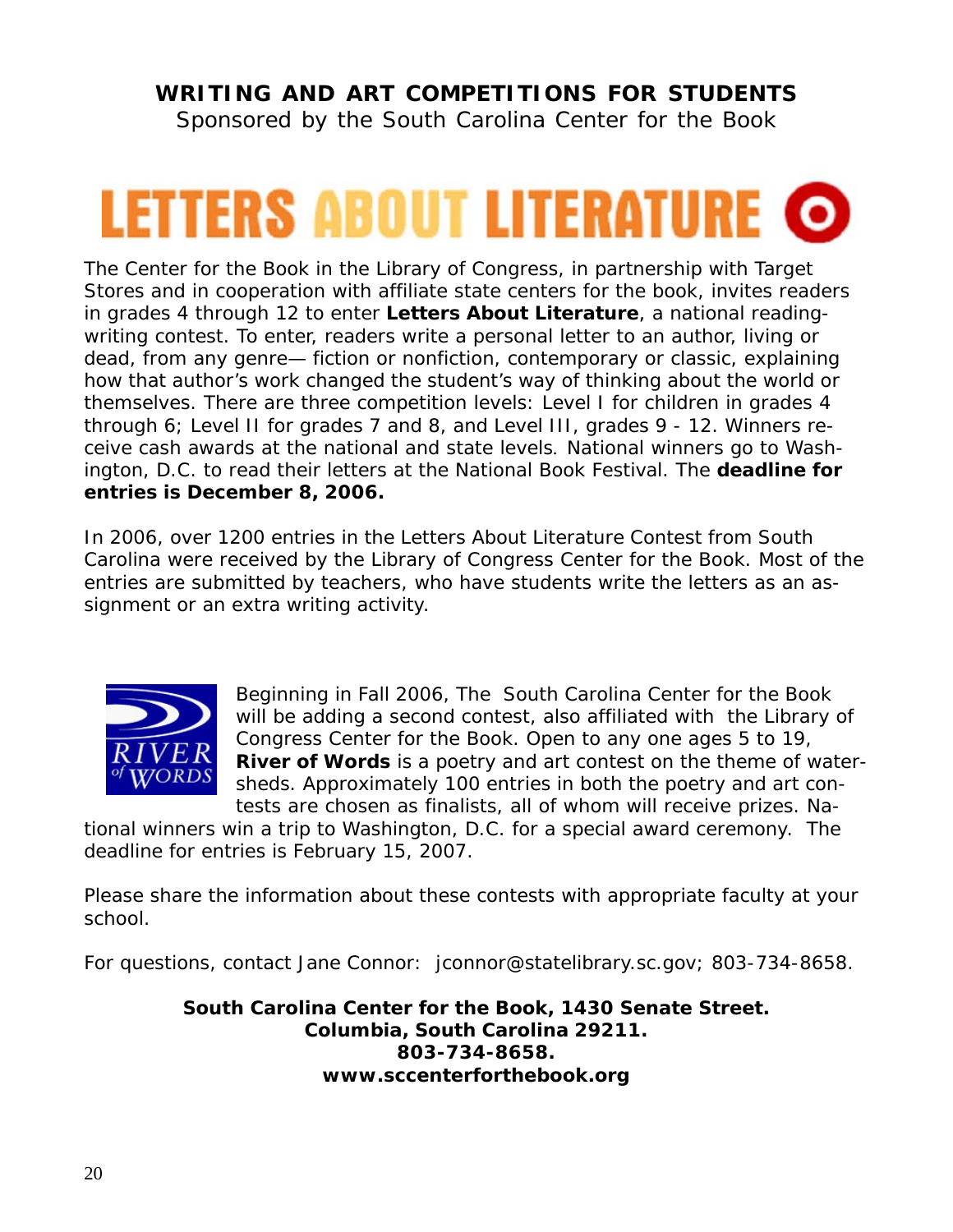### **From the Mountains to the Shore: South Carolina Fieldtrip Destinations**

Denise McWhorter, Paris Elementary School, *dmcwhort@greenville.k12.sc.us*

As we get back into the routine of a busy school year, I cannot help but think back to the relaxing and fun adventures I had with my family this past summer. Granted, we did not do anything out of the ordinary; this summer the South Carolina coast seemed to be our destination of choice. On the trek to and from the beach we passed many places that piqued my interest—historical Laurens, Dreher Island State Park, Gallivants Ferry, for example. Unfortunately, due to our eagerness to reach our destination, we never stopped, much to my chagrin. But the professional "information specialist" part of my personality cannot help but wonder about these places. Would they be good places to bring a busload of elementary students? Do they offer educational opportunities that would shake up the monotony of some of our more routine fieldtrip destinations? These questions lead to another question: *What other South Carolina destinations do schools visit for fieldtrips?*

I asked this question of my peers in Greenville County and received a huge response. Some of the places are familiar and others are not. All of them are educationally significant for one grade or another. Here are some of the South Carolina destinations students in Greenville County visit:

| souin carolina acomianono studento in circentific county visit. |                                     |
|-----------------------------------------------------------------|-------------------------------------|
| Roper Mountain Science Center                                   | Paris Mountain State Park           |
| Camp Greenville                                                 | Greenville Art Museum               |
| Happy Cow Creamery                                              | Peace Center of the Performing Arts |
| Downtown Greenville (Hunt for the nine bronze mice!)            |                                     |
| Various upstate farms                                           | Local grocery stores and malls      |
| USC-Upstate                                                     | North Greenville University         |
| Clemson University (including the Calhoun mansion)              |                                     |
| Isaqueena Falls                                                 | Fish hatchery in the mountains      |
| Keowee-Toxaway                                                  | Kings Mountain Military Park        |
| Cowpens Battlefield                                             | Walnut Grove Plantation             |
| Columbia (zoo, capitol, museum)                                 | SC Railroad Museum                  |
| Charleston                                                      | Barrier Island                      |
| Fort Sumter                                                     | Fort Moultrie                       |
|                                                                 |                                     |

Starting with this issue, and, hopefully, in future issues, let us share these places with each other. Perhaps students at your school have experienced fascinating fieldtrips in South Carolina not mentioned in this article. Maybe you have discovered a wonderful Carolina destination on your family vacations. Whatever the case may be, let the rest of us hear from you. Compiling and sharing this information with your teachers might encourage them to try something new, to get out of the rut of the same old thing year-after-year. Finding out about all the wonderful places in our fine state can only enhance the educational experiences of our young folks. Plus, it just might be fun!

Send your Carolina destinations to me at: *dmcwhort@greenville.k12.sc.us*

### From the Editor:

We previously neglected in our April issue to report the results of the election of officers at the business meeting during the 2006 conference in Charleston. The results were a unanimous acceptance of the offered slate:

President: Ida Thompson Pres/Elect: Kitt Lisenby Secretary: Valerie Byrd Fort Treasurer: Steve Reed

Proposed changes to the constitution of the SCASL were printed in the February issue of the *Media Center Messenger*. At the business meeting there was no discussion in regard to those proposed amendments which primarily included a restructuring of dues. In addition, an amendment was proposed that the Non-Public School Section be renamed Special Public/Independent School Section.

Both the changes in regard to dues and the renaming of the Non-Public Schools Section were unanimously approved at the business meeting.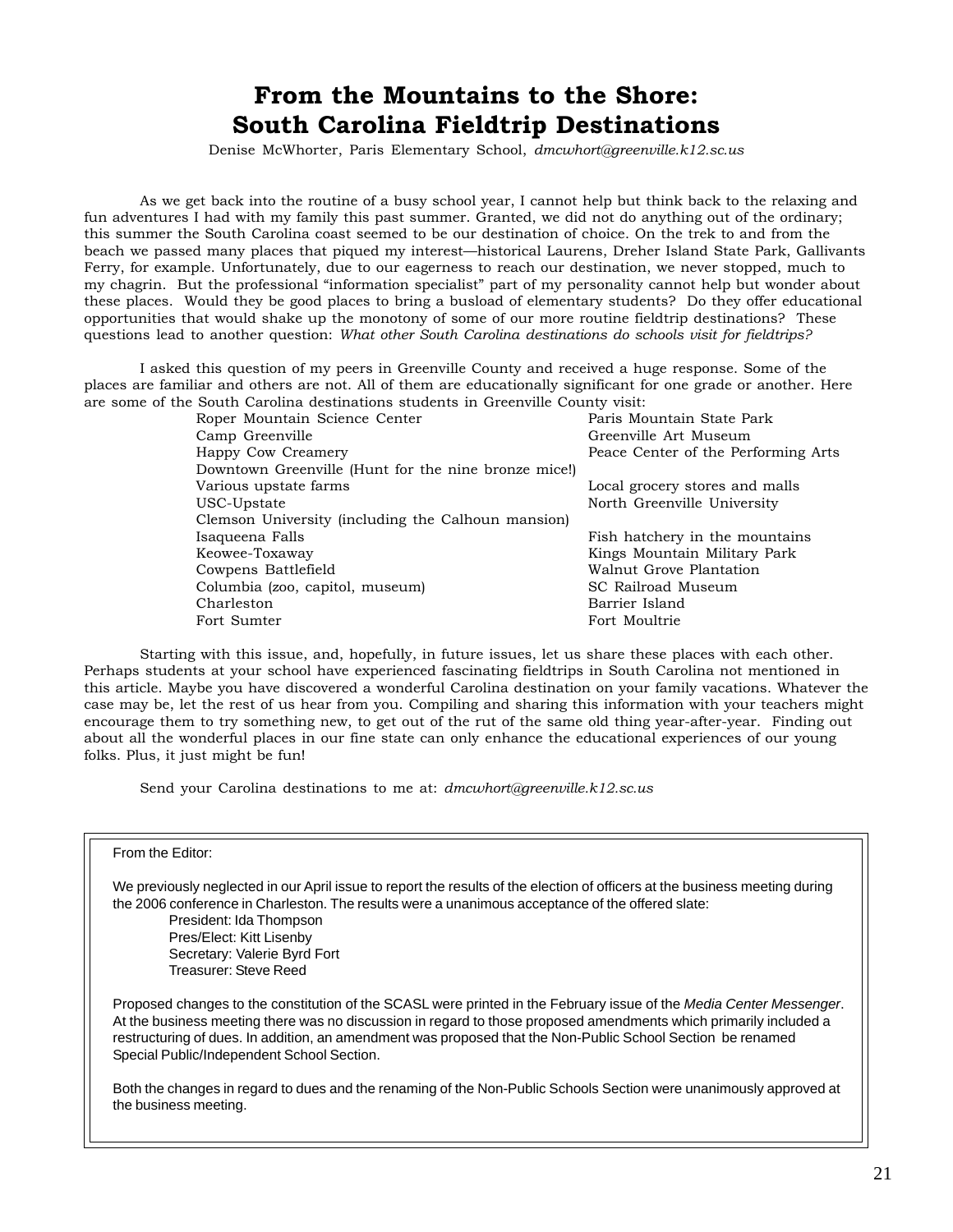# **Training Your Right Hand**

Mary Jane Michels, Pauline–Glenn Springs Elementary School, *michelmj@spart6.org*

If you remember the TV show *Murphy Brown*, you will recall the revolving door of assistants that the main character employed. The new assistant would show up with that first day of school look on her face only to disappear by the end of the episode. Usually the leaving occurred because of unreasonable demands, silly misunderstandings or Murphy's insensitivity. Many times the problem could have been avoided with clear expectations and adequate training but that doesn't make for very funny television. Those ideals do form the basis for a productive working relationship, though. Here are a few tips to help you and your assistant avoid the *Murphy Brown* syndrome.

- Provide a clear and reasonable written job description. Visit scasl.net to look at examples posted there. Ideally, the job description should identify areas of responsibility, working hours and general expectations. Aside from a written description, it's helpful to provide a new assistant with an understanding of the culture of your school. Is your principal a stickler for professional dress? Which teachers are the media center's biggest champions and which ones still need convincing? In an emergency who is the best person to contact? Who always has a stash of chocolate that they are willing to share?…Insider information that can prove invaluable during those hectic days of book fairs and scheduled classes.
- Make a physical space for your assistant to call her own. We all feel more welcome when we have a place to hang up our coat, a chair that's our own and a little space for personal effects. Cheerfully sharing your workspace will go a long way toward establishing a cordial working relationship.
- Show and tell your new employee how to do things. Many assistants have backgrounds in a variety of fields with little understanding of the behind-the-scenes work of a media center. Make a "cheat sheet" for your circulation system that can be referred to for routine tasks. Demonstrate the most efficient way to shelve books or process new materials. Don't assume that just because these routines are second nature to you, that they will be the same to your new employee.
- Try to make a personal connection. Work relationships are more than acquaintances. Your assistant will see you at your best and worst on a daily basis. Establishing a harmonious environment from the beginning will help smooth the inevitable bumps and bruises that a new school year will throw at you. Even on those days that you are certain you should never have gotten out of bed, make the effort to let your assistant know that the work she does is appreciated. Just remember what happened to Murphy Brown—her show got cancelled!

### 



### **DISCUS Update**

Amy Duerenberger, DISCUS Office, aduernberger@statelibrary.sc.gov

The DISCUS program welcomes you to the beginning of a new school year! We are looking forward to assisting you in promoting the use of DISCUS resources to your school's students, parents and teachers this year. The following are DISCUS updates:

- The new username and password have been implemented for the new academic year. The information has been mailed to each school library media specialist and also sent via the DISCUS listservs.
- Check out the recent upgrades to Grolier Online. All articles are now searchable by Lexile reading level scores. The "For Educators" section now provides lesson plans that are correlated to South Carolina educational standards.
- Our fall training schedule will soon be available on the DISCUS Web site. Our courses are now designed to fulfill the South Carolina Department of Education's Renewal Credit Plan guidelines for educator recertification. Classes are free, but registration is required. To view classes or register online, go to the "Training" page on our Web site.
- We have created two new PowerPoint presentations to assist you. Feel free to download these presentations to show at your school — DISCUS: An Overview and DISCUS Is For Kids, Too!
- We wish to thank you for participating in our recent database assessment survey. Over 61% of our responses came from media specialists, students and teachers. Overall, you rated our databases as good or excellent. As for future content needs, the K-12 community ranked history, current events and geography & multicultural resources as its top three choices. A complete summary of the survey findings will be on the DISCUS Web site soon.
- Stay tuned for a "new look" to our DISCUS Web site to be unveiled in late fall. More about that later!!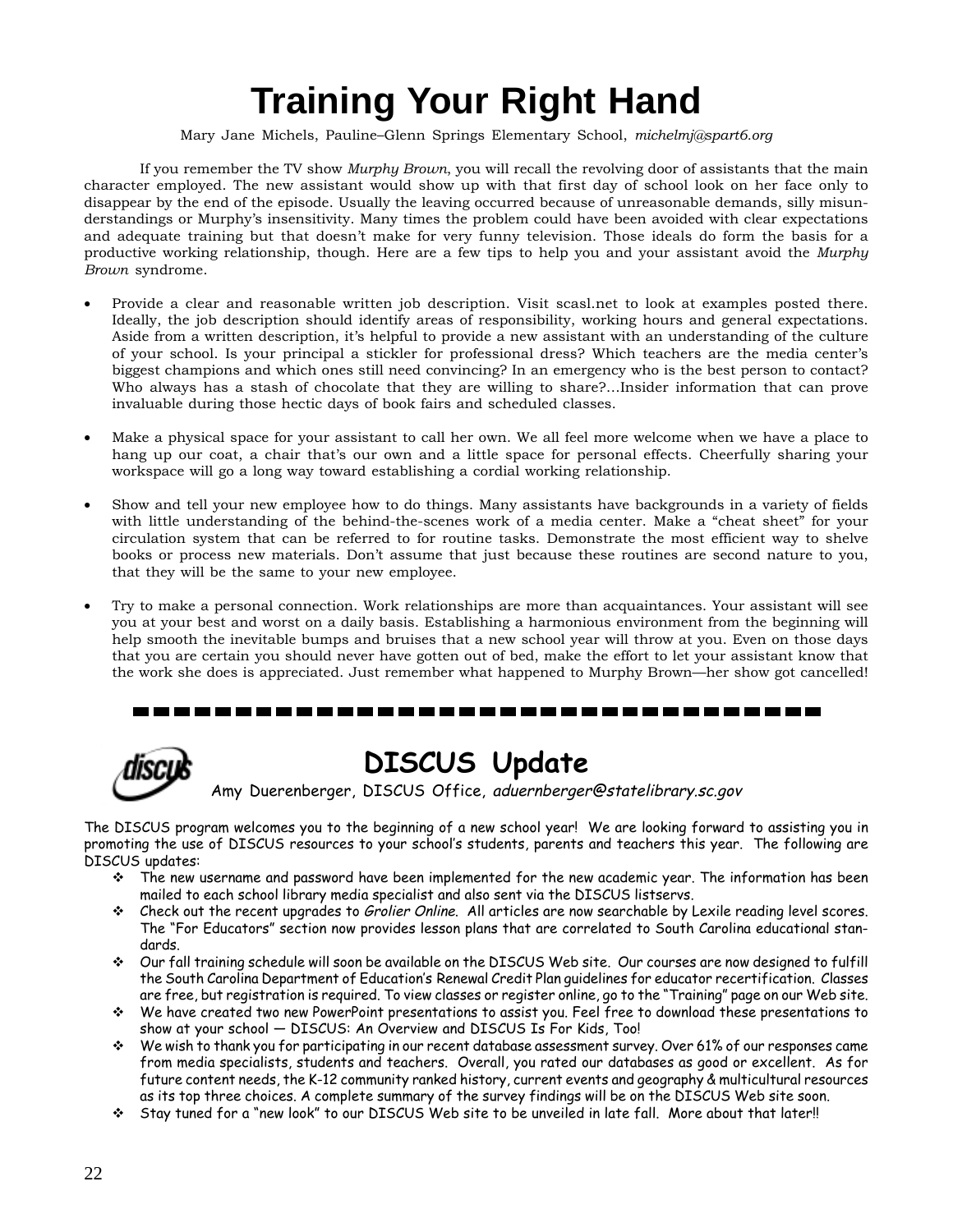### **Come Gee, Come Haw! The Iditarod Comes to Charleston**

Roberta Dwelley, Sanders-Clyde Elementary School, *Roberta\_Dwelley@charleston.k12.sc.us*

"Miss Dwelley, did I just hear that my musher had a dog in the basket?" "Can you help me check the necropsy report for the dog?" "Wow!, did you see the temperature's -15° today!" "How fast was the pace for your musher today?" "Oh man, my musher scratched, now I can't finish the race!"

The above is not typical conversation for sixth graders in South Carolina, but during a four-week project all of the sixth graders at Sanders-Clyde Elementary were immersed in the life of the Iditarod mushers and their dogs.

What began as a simple comment over coffee with a fellow media specialist provided the base for a fourweek project that easily could have been expanded and extended. I shared my idea with the sixth grade math teacher who immediately was on board and, "mush," we were on our way!

I was chosen to be the teacher who would introduce the Iditarod, read several short stories to build knowledge, as well as teach the unique vocabulary. I also created an area in the media center where maps, magazines and artifacts could be accessed for research.

 Ms. Marzett, the sixth grade teacher, took on the responsibility of teaching the math-related items. These included estimating the number of booties to be used by each musher, the number or pounds of dog food needed, and the amount of food you could carry between checkpoints. Additional curriculumrelated studies included student use of computers to record daily temperature; an estimation of rates in miles per hour based on the 2005 winner; and then an estimate of who would be the top five winners. Students also determined the distance between checkpoints and at what speed each sled was traveling, predicted how much dog food to place at each checkpoint, and how much dog food would be needed for the entire race.

The four-week project also allowed for the following additional curriculum areas to be covered by both of us:

**Social Studies:** To investigate and learn about the state of Alaska.

**Language Arts**: To research the history of the Iditarod and to write brief biographies of chosen mushers to be posted on the hallway bulletin board. **Technology**: To do research using the assigned two Internet sites

**Visual art**: To design logos for the chosen musher's bib.

**Science**: To graph daily weather; compare the speed of the sled in relationship to the temperature; and read up on how to prevent frostbite and hyperthermia.

To accommodate the differentiated learner, students were given partners and additional support from the teacher's assistant. The sixth graders used 80 minutes per week of media time to do research, design their mushers' bibs, check on mushers' progress, review the daily pictures posted on the website, and investigate items of personal interest.

Although students were a bit reluctant at first, they soon began to check on their musher and sled progress daily, often two or three times. In the hallway I posted daily news and weather reports, which allowed the students to see how well their mushers were doing each day and what checkpoint had been reached. The media center, as well as one hallway bulletin board, had the official trail map posted and the paper sleds were moved weekly to show the musher's progress.

 The finalizing of the project was a short quiz and an award ceremony. Students received prizes for participation as well as a prize if they had chosen one of the top ten finishing mushers. The Red Lantern award, given to the final musher to cross under the arch, was also given to the correlating student. We plan to collaborate with the art teacher on the project this school year.

Websites:

*http://wwww.iditarod.com http://pbs.org/teacersoucrce/mathline/concepts/ iditatrod?activityy2.shtm*

Bibliography:

*Official Race Guide 2006*

Gill, Shelley *Iditarod The Last Great Race To Nome* ©1993

Paulsen, Gary *Dogsong A*thenaeum Books for Young Readers © 1985

Standiford, Natalie *The Bravest Dog Ever—The True Story of Bolto* Random House © 1989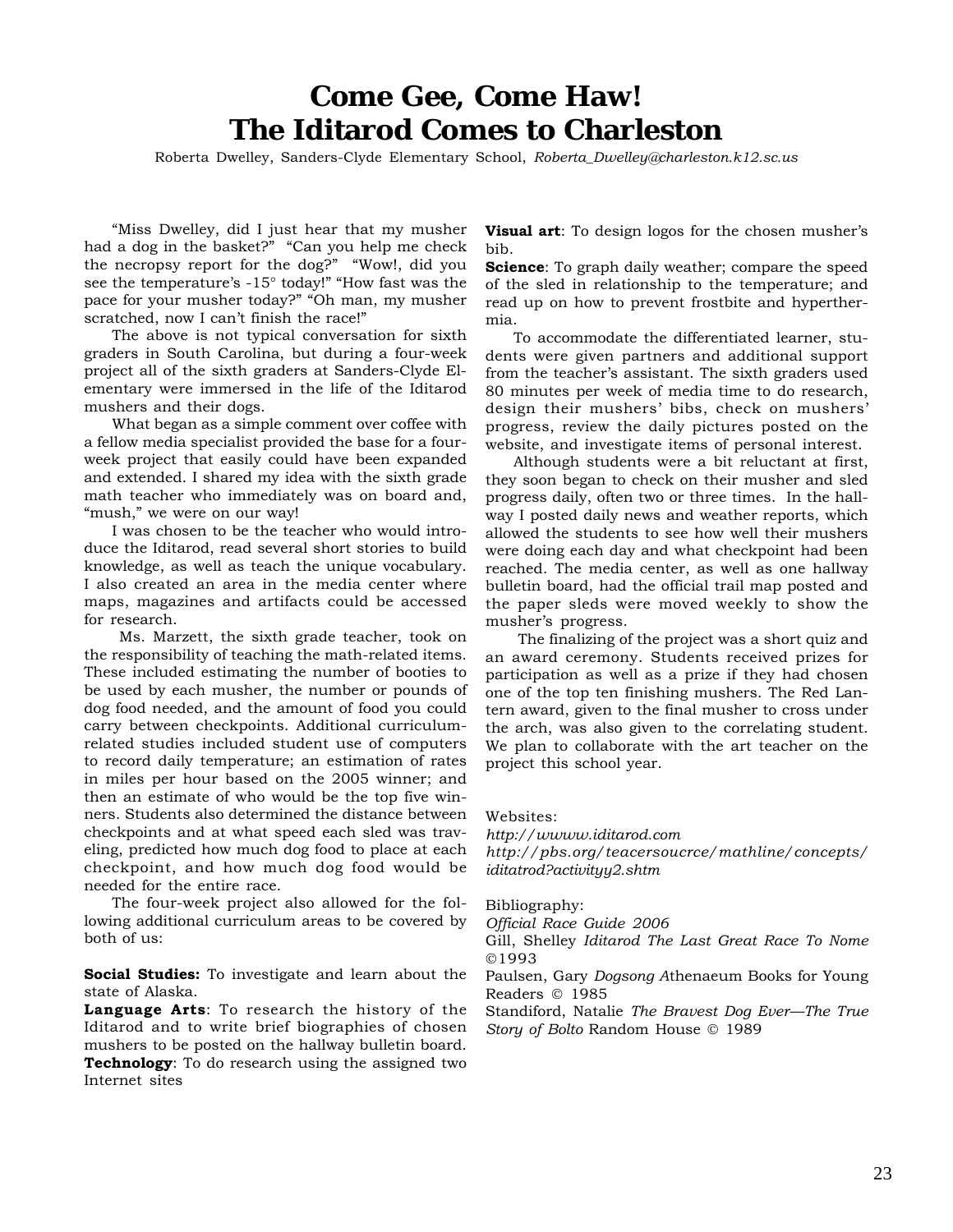### **"It's All About MEdia Exploration"**

**or**

### **How Two Media Specialists Partner in Celebration of Literacy Throughout Their District**

Betty Jordan, Sullivan Middle School, Rock Hill, *bjordan@rock-hill.k12.sc.us*

Showcasing students' work has several benefits. Students get to see exemplars and know what a good project looks like. It also provides affirmation to students by having their work displayed so others can view it. And, it allows the community to see the creativity of the students. And, it gives the media specialists yet another opportunity to demonstrate a connection between the classroom and media center.



Media specialists Susan Staton of Saluda Trail Middle School and I decided to take a deep breath and attempt a large scale celebration of literacy. Our two schools are currently undergoing the application process to become MYIB (Middle Years IB Programme) schools and the district embraces the WOW (Working on the Work) concept of teaching. These two concepts fit well together and this event is a great way to incorporate these ideas. We decided to begin with the two middle schools and see what happened. Our journey culminated in an event that was well received by parents, students, teachers, and administration. We felt so positive afterwards that we have decided to expand our categories and will invite all grade levels of all schools to participate next year. The following is an overview of how it was planned and we encourage you to plan your own.

There are several steps involved in planning such an event, but careful planning and organization are essential.

- *Name the event* Hold a contest to make it easier.
- *Set a date* We held ours in April.
- *Reserve a facility* Setting the date may depend on the availability of the facility. Keep in mind the technology needed for judging and viewing.
- *Decide on the categories-* We used writing (separate categories for creative and that requiring research); photography; editorial cartoons; PowerPoint and Digital Movies (such as MovieMaker). We also provided for both individual and group entries, since most of the entries were class projects assigned throughout the year.
- *Write a grant and/or write to a business partner for sponsorship.* Our local communications company helped sponsor ours.
- *Acquire judges* Start early and have at least three for each category. Ask district level personnel, school board members, newspaper reporters, local TV reporters, and even college students (photography students to judge that category, for instance).
- *To feed or not to feed –* We provided refreshments for the judges and the parents, students, and teachers who attended the Open House. Perhaps a home arts teacher will provide this service for a better price than a caterer.
- *Awards* We awarded ribbons to first, second, and third places and monetary rewards for those places, as well. For group entries, the award money was divided among the group.
- *PR* This is the most important and most difficult part of the process. The showcased work should not be extra work for the teacher. It is to showcase projects that the students have done throughout the year. Therefore, you must get the word out early and often. Encourage teachers to save projects and writings to enter. **This is also an excellent opportunity for you to collaborate with classroom teachers, especially in technology related projects.**
- *Entry forms* We created one that was attached to the appropriate rubric. The student name was not on the rubric but we assigned it a number we could use to identify the student after judging.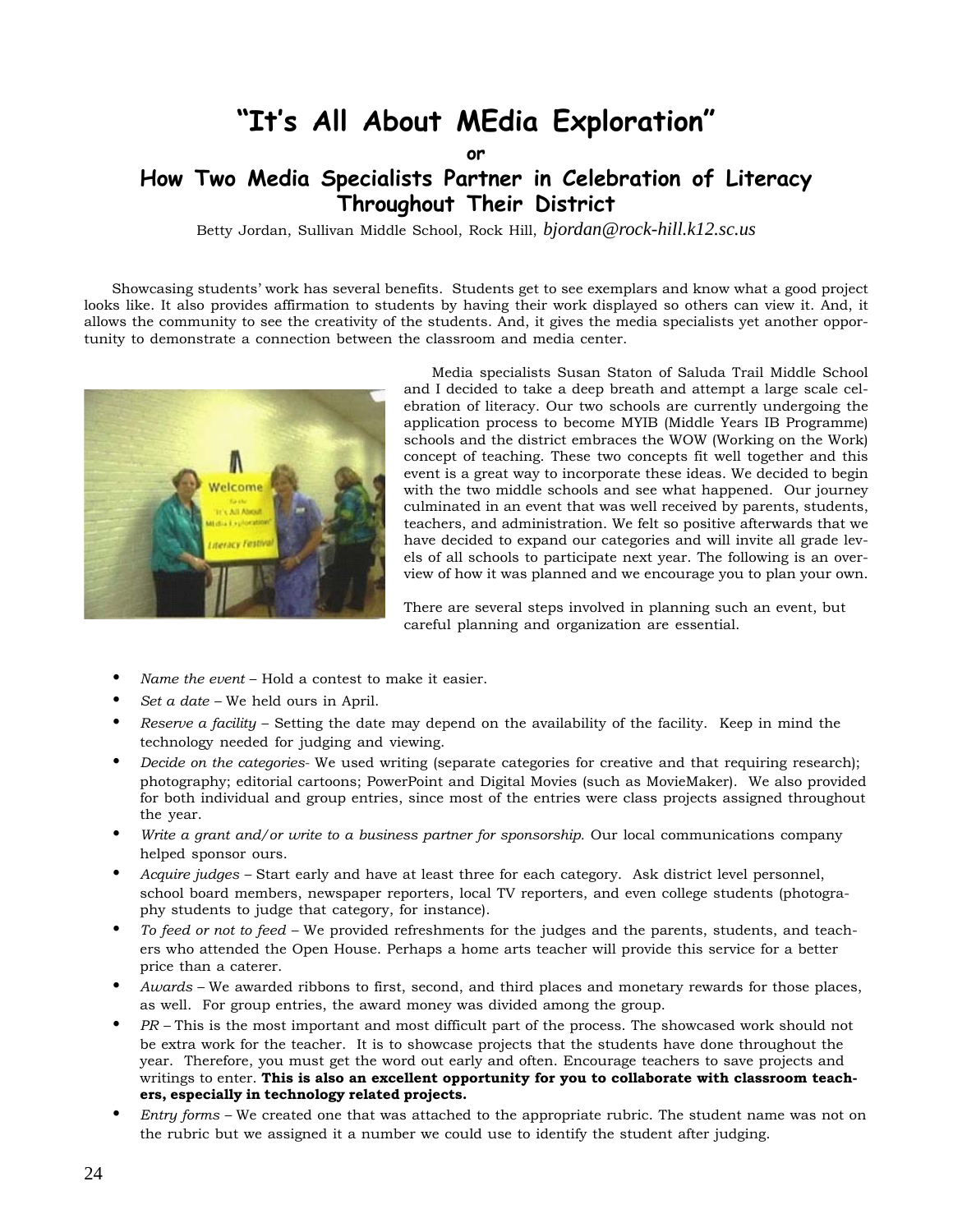- *Rubrics –* The other most difficult step of the process. We used steps in the design cycle of the IB concept. Our rubrics were very specific and weighted. We also included an area for students to respond to questions requiring self reflection that counted as points.
- *Signage* Have each category clearly labeled in several places. Have a big welcome sign to point people in the right direction.
- *Survey-* Was it a success? Survey the judges, some Open House visitors, and students who entered. Revisit your strategies and adapt the changes for the next time!

What will we do differently next year? That's easy. All we had to do was take a look at the surveys. We will get the word out early and invite all schools to participate. We will add more categories. A music teacher has requested a category for students who write music, for example. Since our two schools took up the entire facility last year, those schools that elect to participate will hold a school wide event first, and the winners from each school will compete at the district level. There will be lots more judges and rubrics will be edited and distributed early. We will also be looking for more involvement at each school level to assist us in this event. We were fortunate to have our USC SLIS interns, Ashley Gibson and Tiffany Rickey, as well as our district media specialist liaison, Meredith Spradley, or this event wouldn't have occurred.

If you decide to embark on this journey and would like more information, please contact me at *bjordan@rockhill.k12.sc.us.*

**Note: Betty Jordan is SCASL's 2005-2006 Media Specialist of the Year .**

# Media Literacy

Frank Baker, Media Literacy Clearinghouse, *fbaker1346@aol.com New URL www.frankwbaker.com*



In 2006, it is clear that our students pay more attention to the visual media than the print media. Yet our education system is still mostly print based. The word literacy itself has changed and all of us must acknowledge that it means more than just words on page. Media are languages with their own rules.

As I write this, the State Department of Education is finalizing a revision of the English Language Arts standards, which will again include many references to media. ( I have been contributing to the ELA monthly Literacy Links newsletter and you can find all of my past contributions here:

*http://www.frankwbaker.com/lit\_links.htm*

I have always been a proponent of the school library media specialist as a critical player in promoting media literacy. Some of you may recall an initiative I started in 2004 to get SLMS to promote media literacy by way of a series of billboards. If you want to know more about this project, go to this web page: *http://www.frankwbaker.com/lms\_project.htm*

One of the best ways to support media literacy in your school is to review your student and professional resource collection. It has been my experience that many media centers don't contain anything that would be related to media or media literacy. (This summer, I was at a local middle school and picked up a book on advertising whose copyright was 1968!) To find current books appropriate for your students or teachers, I have created a list of recommendations on my web site: *http://www.frankwbaker.com/recbooks.htm*

Speaking of books: I have authored a text about the movies and media literacy for students in grades 3-5. It is due out in January and as soon as the publisher gives me permission to promote it further, I will let you know.

Finally, I hope your school might consider inviting me to conduct a workshop on the important role of "critical thinking about media messages." I look forward to hearing from you this year.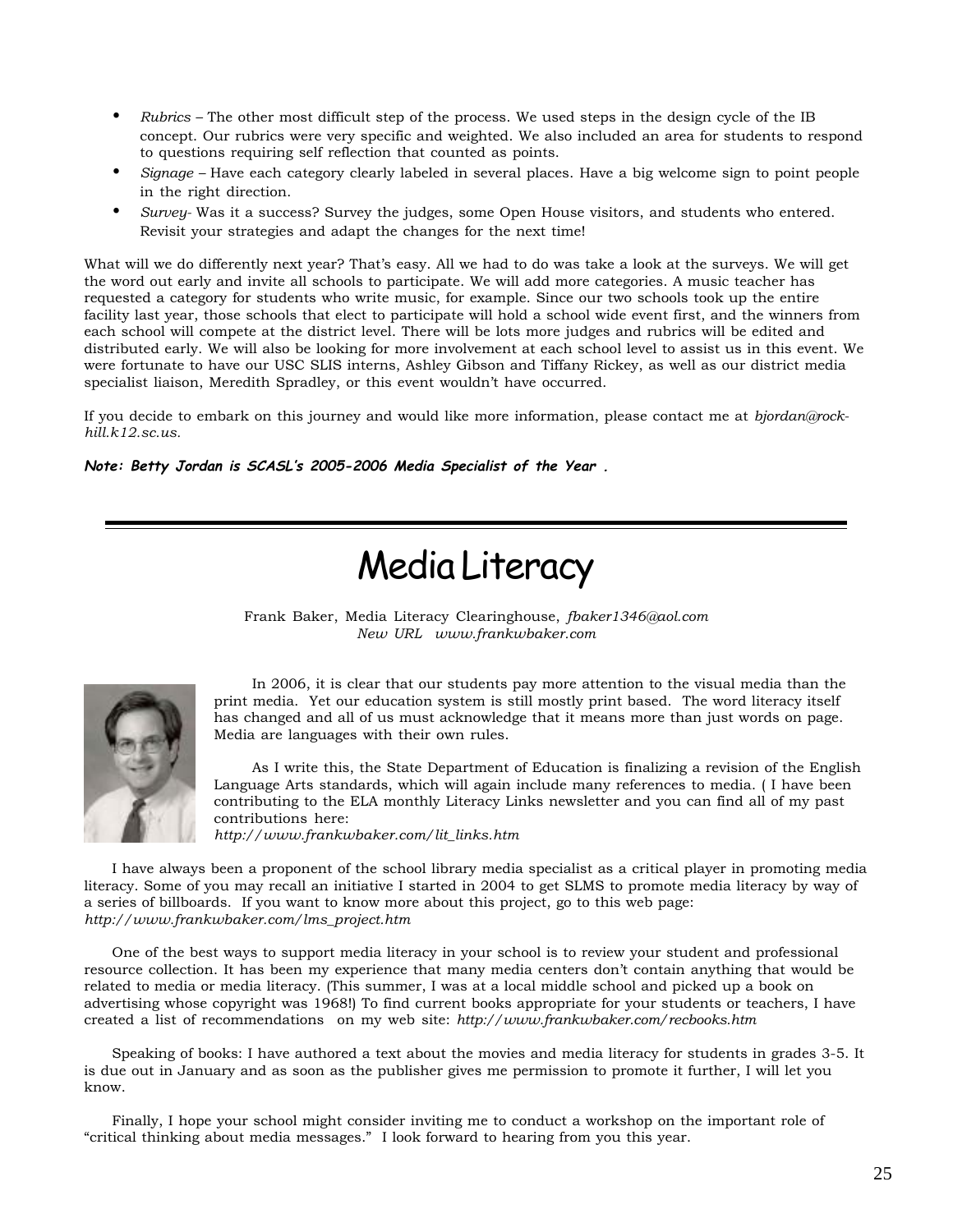#### **Region 1B.**

**SPARTANBURG. DISTRICT 1.** New media specialists this year are **Michelle Pope** at Landrum High School and **Rachael O'Brien** at Mabry Junior High School. **DISTRICT 6. Kelly Buster**, the former media specialist at **Arcadia Elementary School**, has traded spaces with **Kim Riddle**, a third grade teacher. Kelly will be Kim's mentor as she begins her media specialist career! **Martha Greenlee,** Lone Oak Elementary, has retired. **Allison Ratterree**, USC grad and former science teacher/library assistant at Boiling Springs Junior High, will be the new media specialist. **Greenville COUNTY.** There are ten new media centers, in ten new schools this school year. Those schools and corresponding media specialists are: Berea High, **Boris Bauer** and **Cathy Eoute;** Riverside High, **Carole Harris** and **Dan Tollison;** Southside High Academy, **Susan Dicey;** Beck Middle Academy, **Andi Fansher;** League Middle Academy, **Patty Bynum;** Thomas E. Kerns Elementary, **Joan Mullin** (combining Bakers Chapel and Greenview Elementary); Taylors Elementary, **Sally Nuss.** A significant District Board decision was made to add a second media specialist to all elementary schools that have exceeded 1,000 students. In the following, asterisks indicate the additions. New media specialists to the district are: **Betty Teague** August Circle Elementary; **\* Sherry Shewmaker**, Bethel Elementary; **\* Pam Magio**, Bryson Elementary joining **Debbie Wolfe;Kymberli Drum**, Crestview Elementary; **Karena Hill**, Hillcrest High; **Paula Shaw**, Hillcrest Middle; **Brian Erb**, J. L. Mann High; **\*Misty Gosnell**, Mauldin Elementary; **\*Gwendolyn Brown**, Oakview Elementary; **Cliff Hinston**, Sterling School; **Sandra Brundage**, Woodmont High. Transfers to a different school include: **\***Bell's Crossing, **Katherine Bunn;** Berea Middle, **Rebecca Huskey;** Greenville High, **Carol Brown Harris;** Stone Academy, **Alice Littlejohn. Susan Dicey**, Southside Academy, received a Donors Choose grant entitled "Making Summer Reading Available for All." **Patty Bynum**, League Academy, has reported that all elementary schools will be implementing flexible scheduling over the next 3-4 years. This has been the vision of **Dr. Kathy Howard** and **Amanda LeBlanc**, media coordinator.**Teresa Morelli**, Robert E. Cashion Elementary, received a fellowship to attend a week- long seminar in St. Augustine entitled "Between Columbus and Jamestown: Spanish St. Augustine." Fifty teachers from across the nation participated in this study. Participants were housed in the historic Flagler College. The grant was from the Florida Council for the Humanities.

#### **Region 4A.**

**Harriet O. Pauling**, media specialist at Fairfield Middle School was awarded the Laura Bush Grant for America's Libraries in the amount of \$5000. She will be purchasing books targeting her 500's, 600's, 900's and Fiction sections with the funds.

#### **Region 7.**

**DILLON COUNTY. DISTRICT 1.** Lake View Elementary/Middle School Media Center was awarded the "Design By The Book Award". The makeover included a stage with lighting, murals on the walls, new books, an updated news production area, and more. **Eula Page** is the media specialist at this school. **Dillon 2.** The district was recently awarded a grant, "Improving Literacy Through School Libraries" by the U.S. Department of Education. The winning project, entitled *Literacy for a Lifetime: Creating Literacy Communities,* is the only school district winner in North



and South Carolina. The \$212,417.00 project is a multi-faceted, approach to improving literacy and academic achievement. The media specialists at the six schools in the district **Sarah Stubbs, Marcia Bethea, Rebecca Coleman, Ann Carlson, Linda Dutton** and **Ruthann Wooten,** will work together with **Paula Yohe**, project director, to meet the objectives of the grant.

#### **Region 8.**

**Horry County. Georgetown.** The District Media Center has completed a move to a new facility which is housed at the new Academy of Technology and Academics. New media specialists this year are: **Linda Leisen**, Pee Dee Elementary, **Tammy Shelley**, Blackwater Middle, **Cathy Hesselink**, Ocean Bays Middle. **Lee Anne Dusenbury** is now at Carolina Forest Elementary; **Brenda Little** is at Ocean Bays Elementary; and **Ron Cowan** at Academy of Technology and Academics.

#### **Region 9B.**

**BERKELEY COUNTY.** Eight new media specialists this year are **Charlene Zehner** at Hanahan High; **Sue Coleman**, Timberland High; **Nicole Smalls**, Hanahan Middle; **Elaine Berndt,** Hanahan Elementary; **Emily Davis**, Daniel Island; **Shelley Struble** , Boulder Bluff Elementary; **Sylvia Garland** , Sangaree Elementary: and **Jennifer Smith**, Whitesville Elementary. **Diana Clark** is now at Devon Forest Elementary and **Lynne Dubay** is now at J. K. Gourdin Elementary. **Claudia Myers**, Hanahan High; **Fausteen Hodge**,Timberland High; **Linda Hall**, Hanahan Middle; and **Kerry Dwyer**. Devon Forest Elementary have retired. **DORCHESTER 2.** New media personnel in the district are **Libby Davis**, media assistant at Rollings Middle School of the Arts, **Sheryl Bailey** at Fort Dorchester Elementary, and **Lee Anne Jenkins**, media specialist at Windsor Hill Elementary School.

### **Congratulations!**

**Betty Wallace**, Andrews High School, was selected as Teacher of the Year at her school.

**Grier Rivers**, Brown's Ferry Elementary, was selected as the Georgetown County School District's Teacher of the Year.



Sympathy is extended to Frankie O'Neal, SCASL Regional Network Director, whose mother, Thelma Lee, passed away July 26th.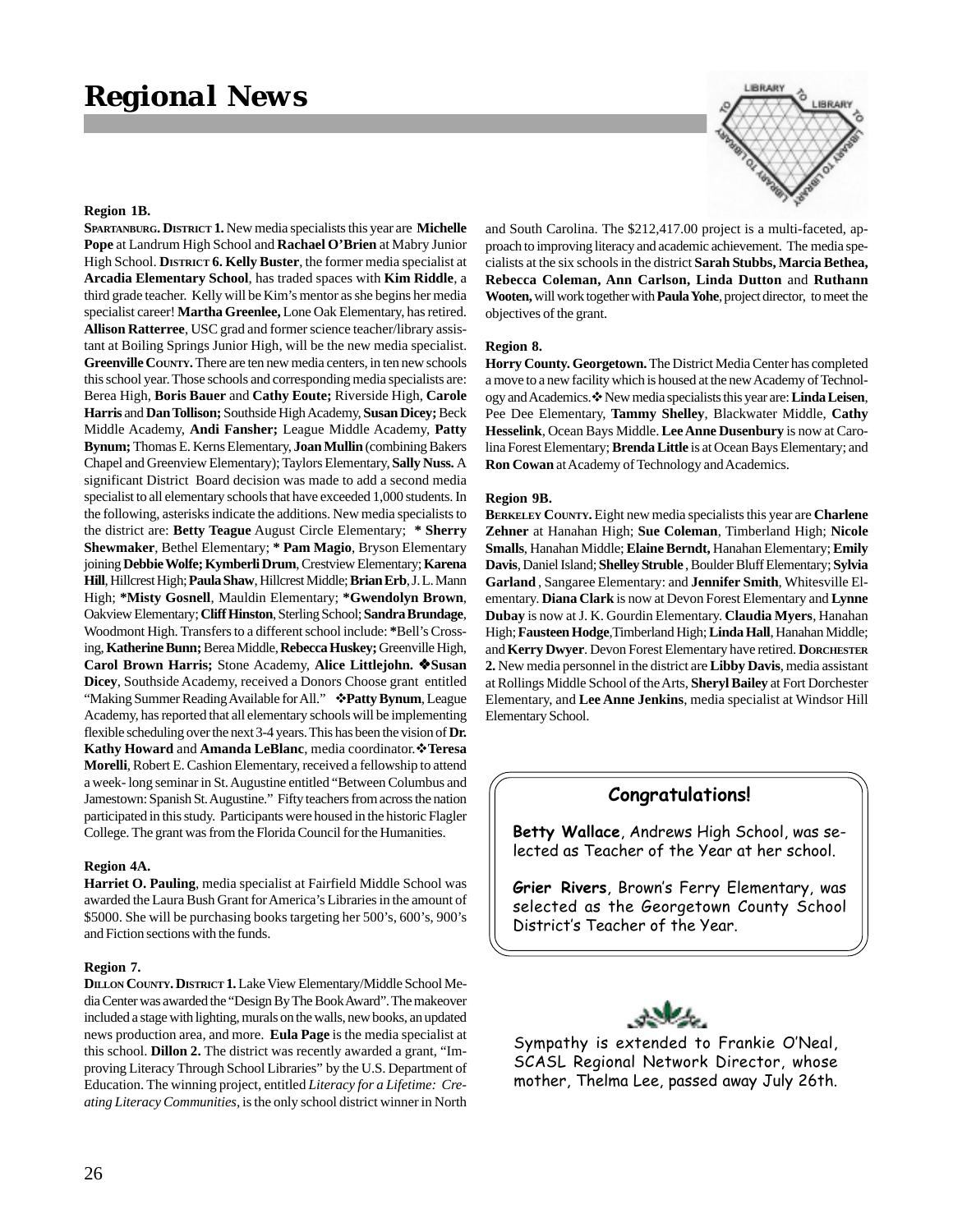### **Regional Network Director: Frankie O'Neal**

The Regional Network is made up of all the school districts in the state grouped into geographic regions. As a true network, this organization functions as a means of communication to each and every LMS in each and every district.

News intended for *The Media Center Messeng*er should be sent by the local LMS to the district contact who in turn compiles this information and sends ALL of the district's news at one time to the region coordinator. The coordinator, in turn, submits the news for publication

This list is current as of mid-August

### **Non-Public: Gina Reilly Retired: Blanche Fowler**

**Region 1A.**

**Coordinator: Carolyn Segers** Anderson 1: Becky Bridges Anderson 2: Pam Wright Anderson 3: Deborah Jordan Anderson 4: Pam Owens Anderson 5: Carolyn Segers Oconee: April Lilbre Pickens: Yvonne Mayo

### **Region 1B**.

**Coordinator: Sue Fitzgerald** Cherokee: Darla Cudd Greenville: Sandy Bailey Spartanburg 1: Nancy Gaulden Spartanburg 2: Katie Hughey Spartanburg 3: Karen McGill Spartanburg 4: Vickie Brown Spartanburg 5: Judy Parham Spartanburg 6: Peggy McQuade Spartanburg 7: Lee Ann Bailie

### **Region 2.**

**Coordinator: Lyn Wolfe** Abbeville: Catherine Parker Edgefield: Jean Peeler Covar Greenwood 50: Peggy Harrison Greenwood 51: Linda Martin Greenwood 52: Patricia Henderson Laurens 55: Sherri Sherer Laurens 56: Janice Meeks McCormick: Lyn Wolfe Saluda: Jill Altman

### **Region 3.**

**Coordinator: Susan Cassels** Chester: Teresa McKenzie Lancaster: Connie Horton Union: Pam Sloss York 1: (York) Caylen Whitesides York 2: (Clover) Nancy Kivette York 3: (Rock Hill) Julia Nichols York 4: (Fort Mill) Susan Cassels

### **Region 4A.**

**Coordinator: Harriet Pauling** Fairfield: Harriet Pauling Lexington 1: Dupre Young Lexington 2: Janie Doyle Lexington 3: Judy Derrick Lexington 4: Pam Livingston Newberry: Rebecca Elswick

### **Region 4B.**

**Coordinator: Elizabeth Gregory** Lexington 5: Marilyn Gramling Richland 1: LaDoris Walker Richland 2: Beth Lee

### **Region 5A.**

**Coordinator: Mary Lou Wallace** Aiken: Mary Lou Wallace Allendale: Linda Day Barnwell 19: Donna Taylor Barnwell 45: Heidi Lewis Barnwell 29: John Rainey

### **Region 5B.**

**Coordinator: Anita Hutto** Bamberg 1: Cynthia Tucker Bamberg 2: Sophire Wilson

Calhoun: Julia Fanning Orangeburg 3: Helen Winningham Orangeburg 4: Wendy Blevins Orangeburg 5: Alfie Allen

### **Region 6.**

**Coordinator: Katherine Barrett** Clarendon 1: Sylvia Witherspoon Clarendon 2: Lynda Lee Clarendon 3: Penny Kemp Kershaw: Kitt Lisenby Lee: Patricia Stukes Sumter 2: Carolyn Buckner



Sumter 17: Anita Vaughn

**Region 7. Coordinator: Debra Heimbrook** Chesterfield: Linda Estridge Darlington: Judy Hall Dillon 1: Liz Herlong Dillon 2: Ruthann Wooten Dillon 3: Ginger Brown Florence 1: Debra Heimbrook Florence 2: Vonnie Smith Florence 3: Gayla Williams Florence 4: Amy Fouse Florence 5: Pam Hyman Marion 1: Janice Lane Marion 2: Robin Horne Marion 7: Ged Duvall Marlboro: Teresa Reid

### **Region 8.**

**Coordinator: Sabra Bell** Georgetown: Grier Rivers Horry: Sabra Bell Williamsburg: Elaine Culick

### **Region 9A.**

**Coordinator: Susan Henley** Charleston 1: Kim Livingston Charleston 2: Debbie Stroman Charleston 10: Melanie Crumpton Charleston 4: Joyce Smith Charleston 9: Minerva King Charleston 3: Beth Hale Charleston 20: Polly Greene Charleston 23: Stephanie Sistrunk-Edwards

### **Region 9B.**

**Coordinator: Lynne Dubay** Berkeley: Sue Coleman Dorchester 2: Suzanne Craw Dorchester 4: Joyce Pearson

### **Region 10.**

**Coordinator: Carole McGrath** Beaufort: Leah Roche Colleton: Celeste Stone Hampton 1: Carole McGrath Hampton 2: Audrey Koudelka Jasper: Karin Kadar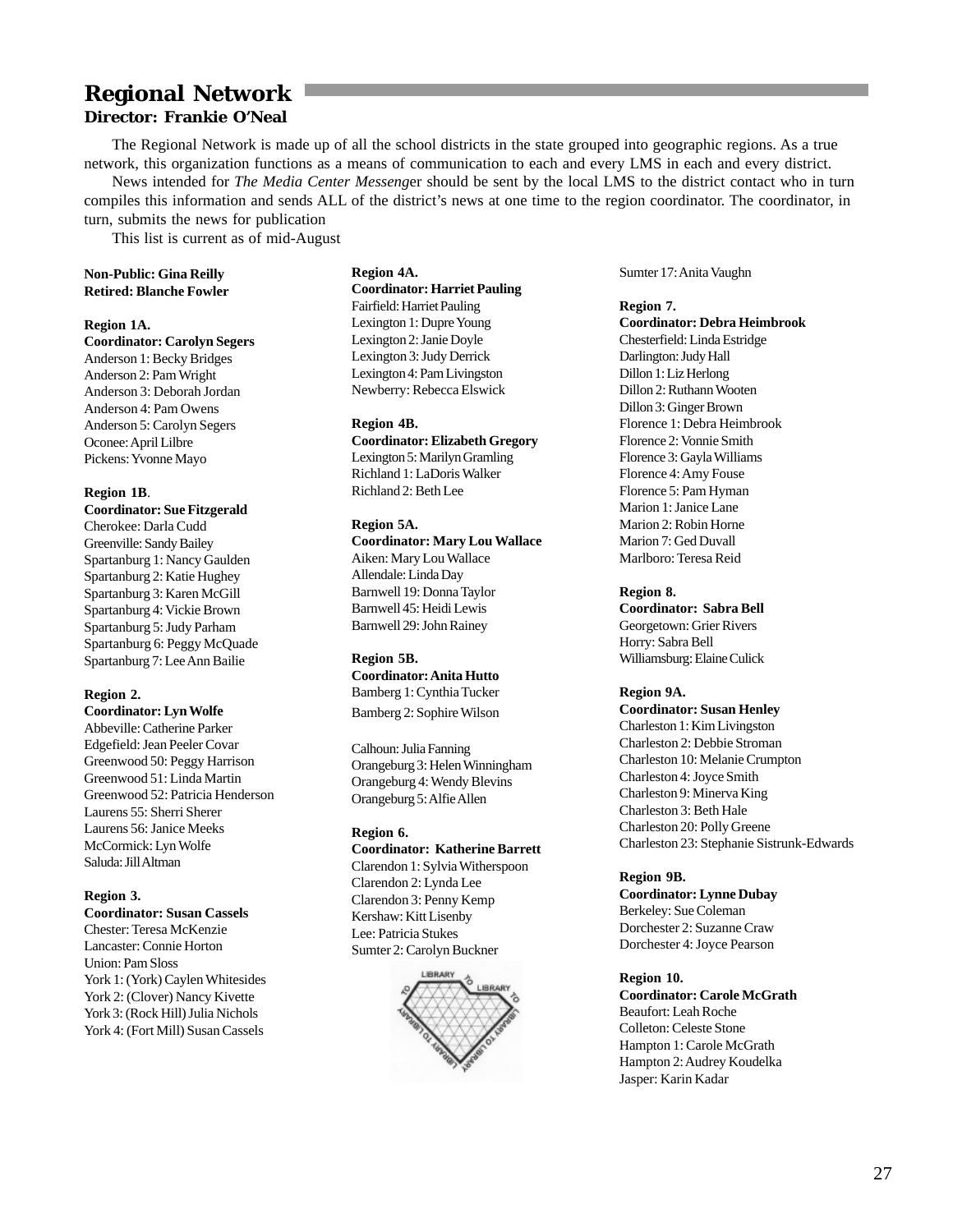### **ADVENTURES IN READING**

### **HORRY COUNTY.**

District Media Coordinator **David Bell** reports a very successful year for the two library-initiated reading programs in Horry County. The Superintendent's Reading Honor Roll recognized 3,586 students with a certificate of accomplishment. With the required minimum of at least 20 books per student this represents 71,720 additional books read by these students. Participation in the Horry County Schools / Pelicans - Dinger's Home Run Reading Club accounted for a total of 13,602 prizes awarded. The Dinger's Home Run Reading Club was extended to include all middle school students this year, with 30 out of 34 eligible schools participating. One of the greatest accomplishments of the Dinger's Home Run Reading Club was the fact that over 2,500 students read more than the minimum number of books required for their particular grade level, and most of these students read significantly more books, not just one or two.

At Carolina Forest High School twelve students who read all of the South Carolina Young Adult Book Award nominees were treated to a limo ride and lunch with the principal. Three teachers who also read all of the nominees joined in the celebration.

Three Carolina Forest High School students were awarded four-year membership plaques in the South Carolina Young Adult Book Award Readers Hall of Fame at the school induction ceremony in April. Seniors Madeleine Dresden, Katie Grainger and Anthony Thomas read all twenty of the South Carolina Young Adult Book Award nominees each year for four years. "This is only the second time students have achieved this reading goal in the Horry County Schools," according to Nancy Nelson, library media specialist.

They join three other Carolina Forest students, Rachel Brown, Jennifer Campbell, and Starena Cusack who accomplished this goal in 2004.

Do you have a special program/event that you are proud of? If so, write it up in a couple of paragraphs and send it in to Regional News for publication. Next deadline is October 28, 2006.



Carolina Forest High School four-year members of Readers Hall of Fame: Seniors Madeleine Dresden, Katie Grainger and Anthony Thomas read all 20 of the S.C. Young Adult Book Award nominees every year of high school.



Carolina Forest High School Readers Hall of Fame 2005-2006. Back: Jay Philon (teacher), Anthony Thomas, Melissa Gasser, Alex Forney, Sasha Jones, Anthony Glover, Martha Herring (teacher).Front: Leta Watts (teacher), Madeleine Dresden, Katie Grainger, Alicia Gagnon, Lindsey Todd, Allegra Herring



Madeleine Dresden and the limo.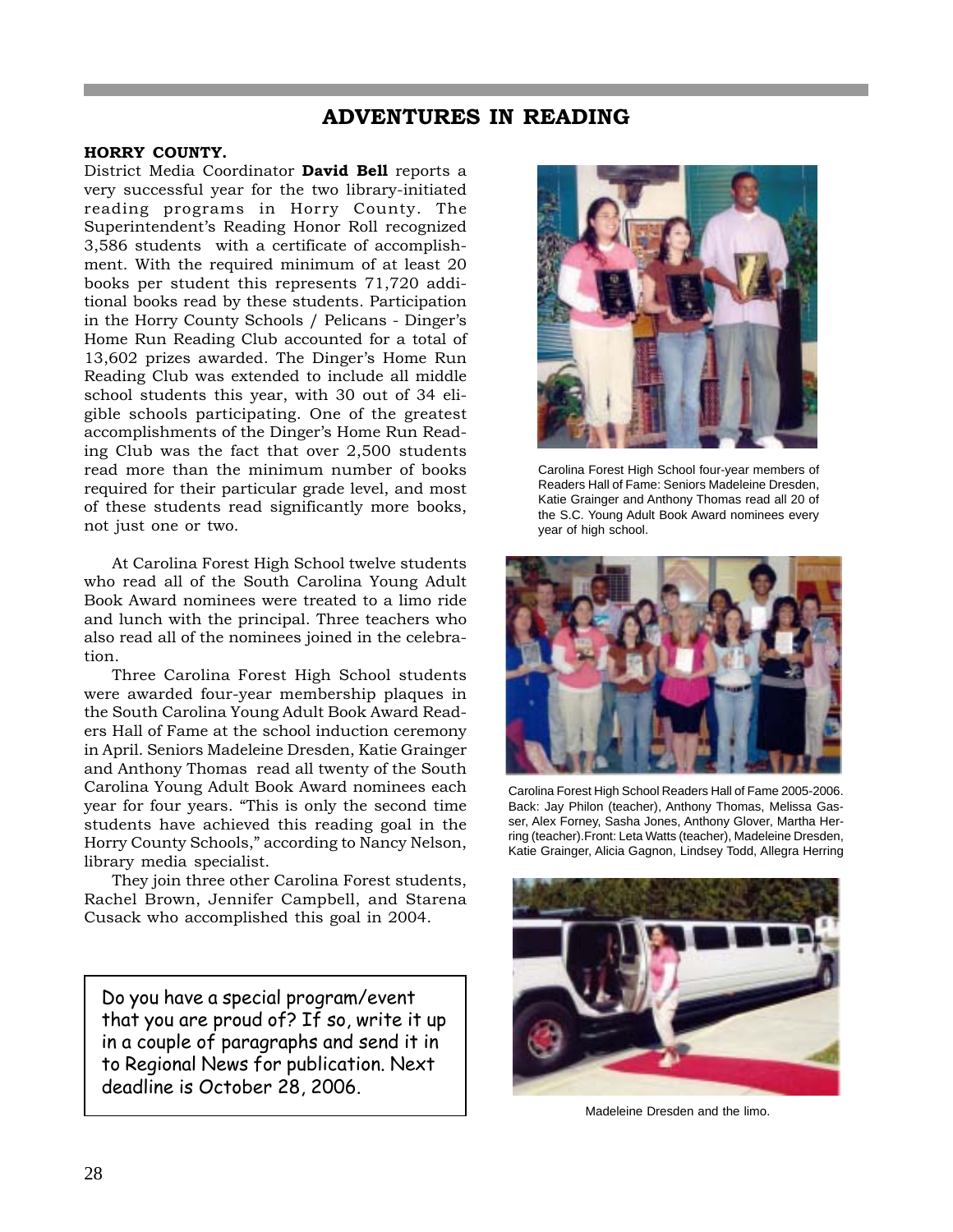**Annual Conference of the South Carolina Association of School Librarians**



### **Conference 2007 Notes:**

Plans for the conference at the Columbia Metropolitan Convention Center are well underway for an exciting conference which promises to be full of surprises.

This year's theme is Capitalize on Learning @ your library. We will be focusing on Leadership, Legislative Advocacy, Literacy, Technology, and Collaboration.

Don't forget that membership dues must be paid by October 1st to receive the bargain registration price. All conference registrations should be paid by December 31st. Mark your calendars for March 7-9, 2007 to join us in Columbia. See you there!

Kitt Lisenby, Pres-Elect lisenbyk@kcsd.k12.sc.us

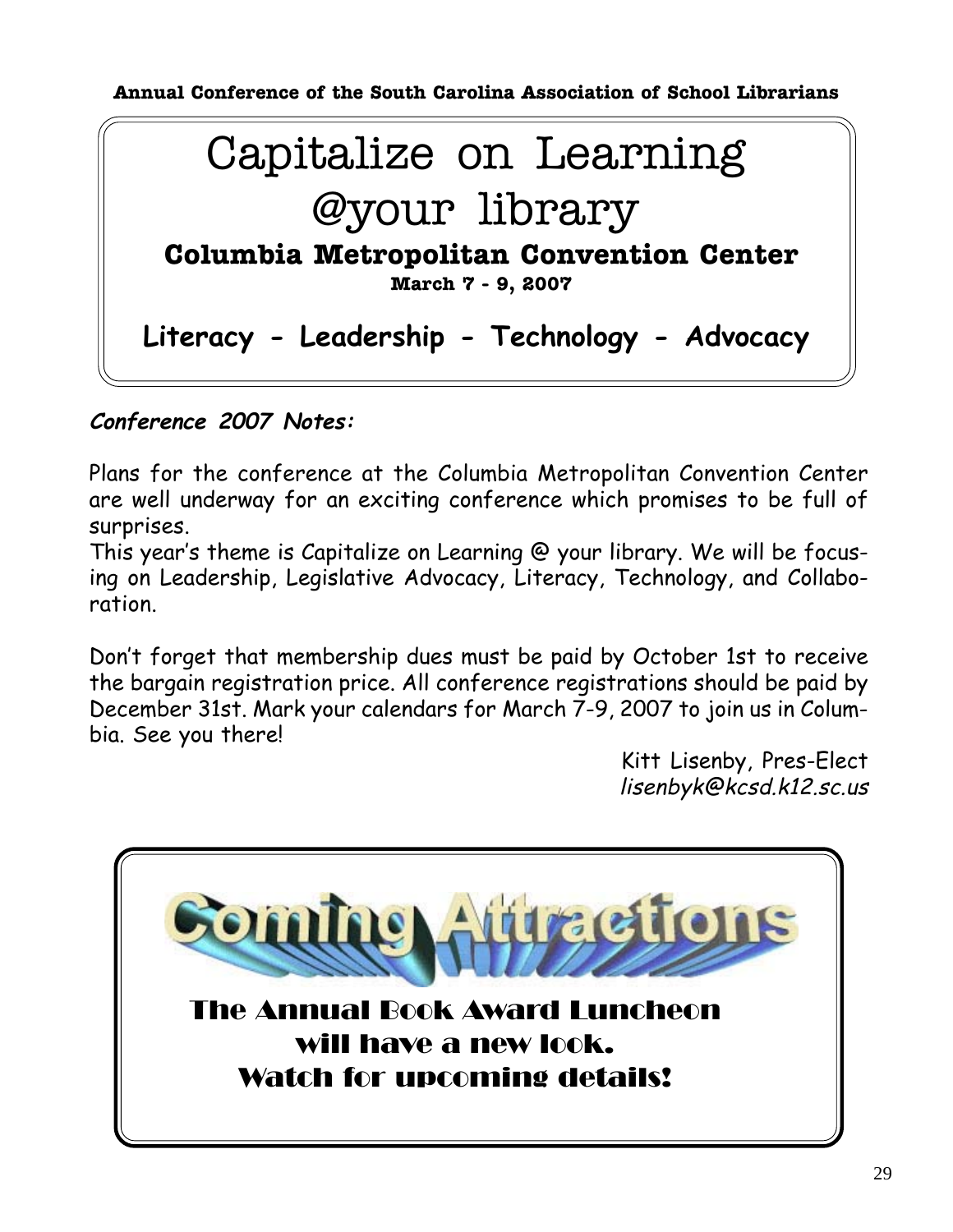### **YOUR SCASL EXECUTIVE BOARD 2006 - 2007**

### **Officers**

| President            | - Ida Thompson, <i>ithompson@richlandone.org</i> |
|----------------------|--------------------------------------------------|
| <b>VP/Pres-Elect</b> | - Kitt Lisenby, lisenbyk@kcsd.k12.sc.us          |
| Secretary            | - Valerie Byrd Fort, vbyrd@lex5.12.sc.us         |
| Treasurer            | - Steve Reed, sreed@sih.hcs.k12.sc.us            |
| Advisor              | - Janet Boltjes, jboltjes@lexington1.net         |

### *(Do you really know what members of the Executive Board do for you? Here are the current committee chairs and the purposes of their committees. Read carefully.)*

### **SCASL Standing Committees, Their Chairs and Their Functions**

### **Advocacy** – Lendy Hinton, *lhinton@lex2.org*

Advocates for library media specialists, school library media centers and their programs, informs membership of issues impacting school media programs, and provides tools to members to be advocates for the profession.

#### **Archives & History** – Mitzi Burden, *burdenm@charter.net*

Compiles, organizes, and maintains records of the organizational functions of SCASL.

### **Awards** - Lizzie Padget, *lpadget@fle.richland2.org*

Handles recognitions presented by SCASL: Media Specialist of the Year, Nancy Jane Day Award, Distinguished Service Award, Administrator of the Year, Media Paraprofessional of the Year, and the Margaret Ehrhardt Student Service Award.

### **Book Awards** - Samantha McManus, *Scm56@orangeburg5.k12.sc.us*

Selects nominees for book awards, encourages students to read good quality contemporary literature and honors the authors of the books annually chosen the favorites by student vote.

**Constitution & By-Laws** – Lillian DeGuire, *Lillian\_deguire@charleston.k12.sc.us* Makes constitutional revisions to facilitate the proper functioning of the Association.

#### **Editorial** - Laura Jackson, *jmoggles@hughes.net*

Creates and produces four issues of the SCASL newsletter, the *Media Center Messenger,* throughout the school year.

### **Information Technology** – Donna Teuber, *dteuber@richlandone.org*

Promotes the role of the media specialist as a technology leader and supports the integration of technology into the total school curriculum. Also assists with maintaining the SCASL listserv and website.

#### **Intellectual Freedom** –Amanda LeBlanc, *aleblanc@greenville.k12.sc.us*

Works to provide information and support on related intellectual freedom needs and will work with SIRS to award the Intellectual Freedom Award at the 2007 SCASL conference.

**Legislative** – Martha Taylor, *marthataylor@anderson5.net*

Keeps the membership informed of state and federal legislation under consideration that is relevant to school media programs, promotes Legislative Day, and works with government officials.

### **Pre-Service** – Pam Williams, *pamwilliams@richlandone.org*

Provides members of the teacher-education community current information about school library media services.

### **Public Awareness** – Judy Parham, *parhamjs@spart5.k12.sc.us*

Recognizes those administrators and paraprofessionals who are outstanding in their support of school library programs through relevant advocacy activities.

### **Regional Network** – Frankie O'Neal, *foneal@fairfield.k12.sc.us*

Is a communications channel between the Executive Board and the membership, creates opportunities for professional contact and exchange of professional information, provides opportunities for individuals to have input into programs and activities on local, regional and state levels. It also sets priorities of action or concern in the form of resolutions for presentation to the Executive Board and coordinates activities for membership growth and retention.

### **Retired LMS** – Blanche Fowler, *bfowler@dorchester2.k12.sc.us*

Provides a means for discussion and cooperation among retired library media specialists and supporters of the profession as well as offering service to SCASL.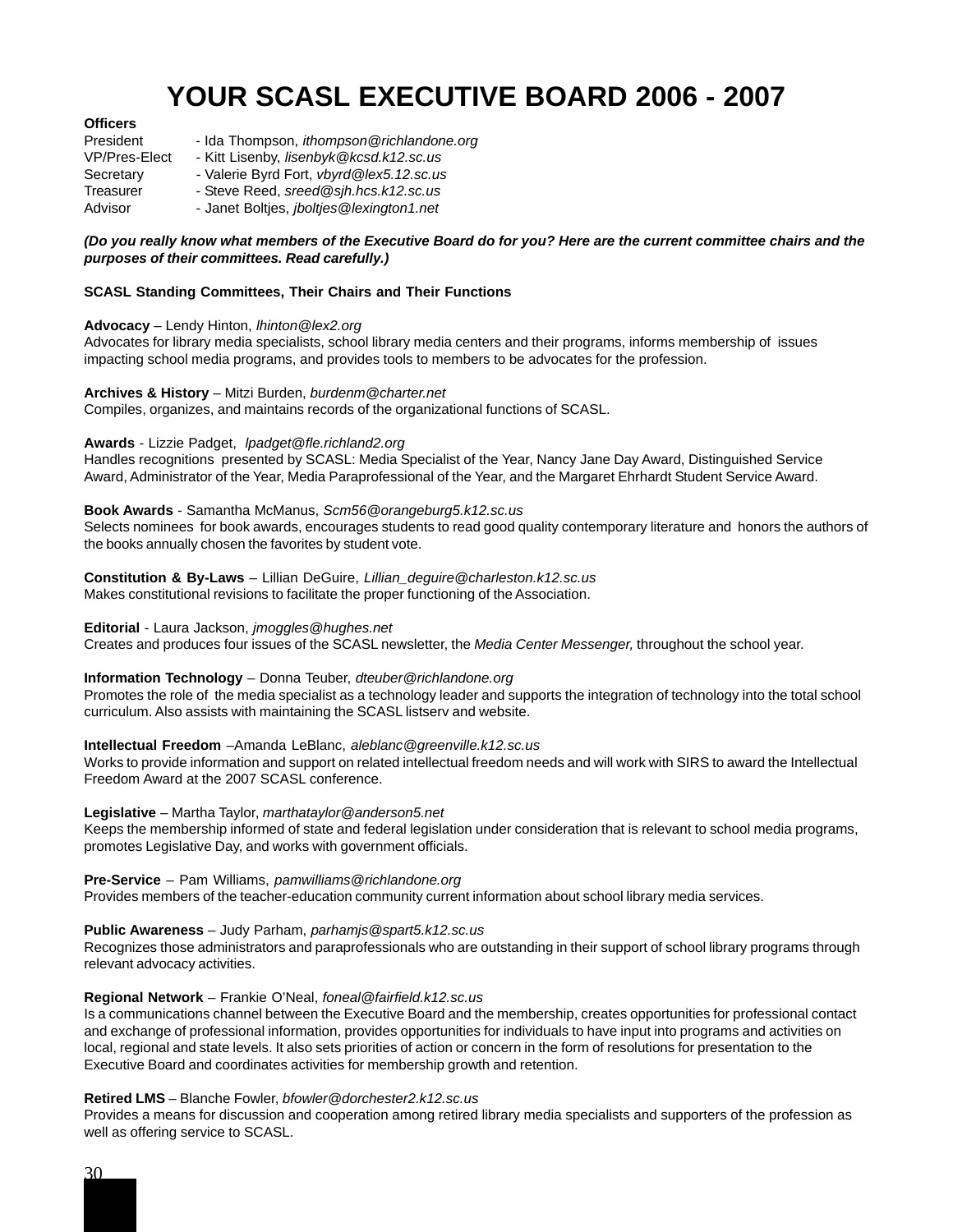### **Special Public/Independent** – Gina Reilly, *greilly@beaufortacademy.org*

Promotes SCASL membership to all special public and independent school media specialists, sends Regional Network information and communications to these members, and encourages attendance at conference and the Special Public/Independent meeting.

### **Standards & Guidelines** – Position not yet filled.

Keeps the membership informed of new or revised standards and guidelines affecting library media center programs, personnel, and facilities.

### **Supervisors' Section** – Wayne Martin, *wmartin@richlandone.org*

Brings library media supervisors throughout the state together to facilitate communication and collaboration that will lead to improving library media services throughout South Carolina.

### **EX OFFICIO MEMBERS**

### **SCDOE** – Martha Alewine, *malewine@sde.state.sc.us*

Serves as a liaison between SCASL and the SC SDE and provides the SCASL Executive Board information on issues relevant to the profession and SCASL.

#### **SCLA** – Jane Connor, *janec@leo.scsl.state.sc.us*

Provides information and communication between SCASL and the SC Library Association.

### **USC-SLIS** – Anne Perrault, *perrault@gwm.sc.edu*

Serves as a liaison between SCASL and the USC School of Library & Information Science and shares with the SCASL Executive Board information and issues relevant to the profession and SCASL.

### **Exec Secretary** – Kathy Sutusky, *ksutusky@sc.rr.com*

Is responsible for all aspects of membership, conference registration, handling book awards materials and communication with membership, she is the primary direct contact with members.

### *From the SCASL Executive Secretary:*

As Executive Secretary of the SCASL, my responsibilities include all aspects of membership, book award sales and conference registration including exhibitor registration. These are wide ranging responsibilities and the following is a very simplified explanation of some of them.

#### MEMBERSHIP

- Receiving and processing membership applications and renewals.
- Maintaining updated membership information including a directory of members available online at SCASL.net. Access to this directory is available to all paid members.
- Providing mailing label file for the *Media Center Messenger*.
- BOOK AWARD SALES
- Handling all book award orders sent to the SCASL PO box.
- Maintaining book award supplies as needed.

### ANNUAL SCASL CONFERENCE

- Processing all conference registration information and sending confirmation of receipt of complete information/payment. Confirmation is by email.
- Preparing and mailing registration materials.
- Receiving, processing and confirming exhibitor registration as well as preparing exhibitor registration materials.

If ever in doubt about how to get something you need, the best way to reach me is email

*ksutusky@sc.rr.com*. I respond to all email messages daily after 5:00 PM during the school year on workdays and throughout the day on non-work days.

If you need to speak to me personally, leave a message at 803-782-3956 with an evening telephone number.

Remember the conference registration deadline is December 31, 2006. Reduced registration fees available to those who pay 2006-2007 membership dues prior to October 1, 2006.